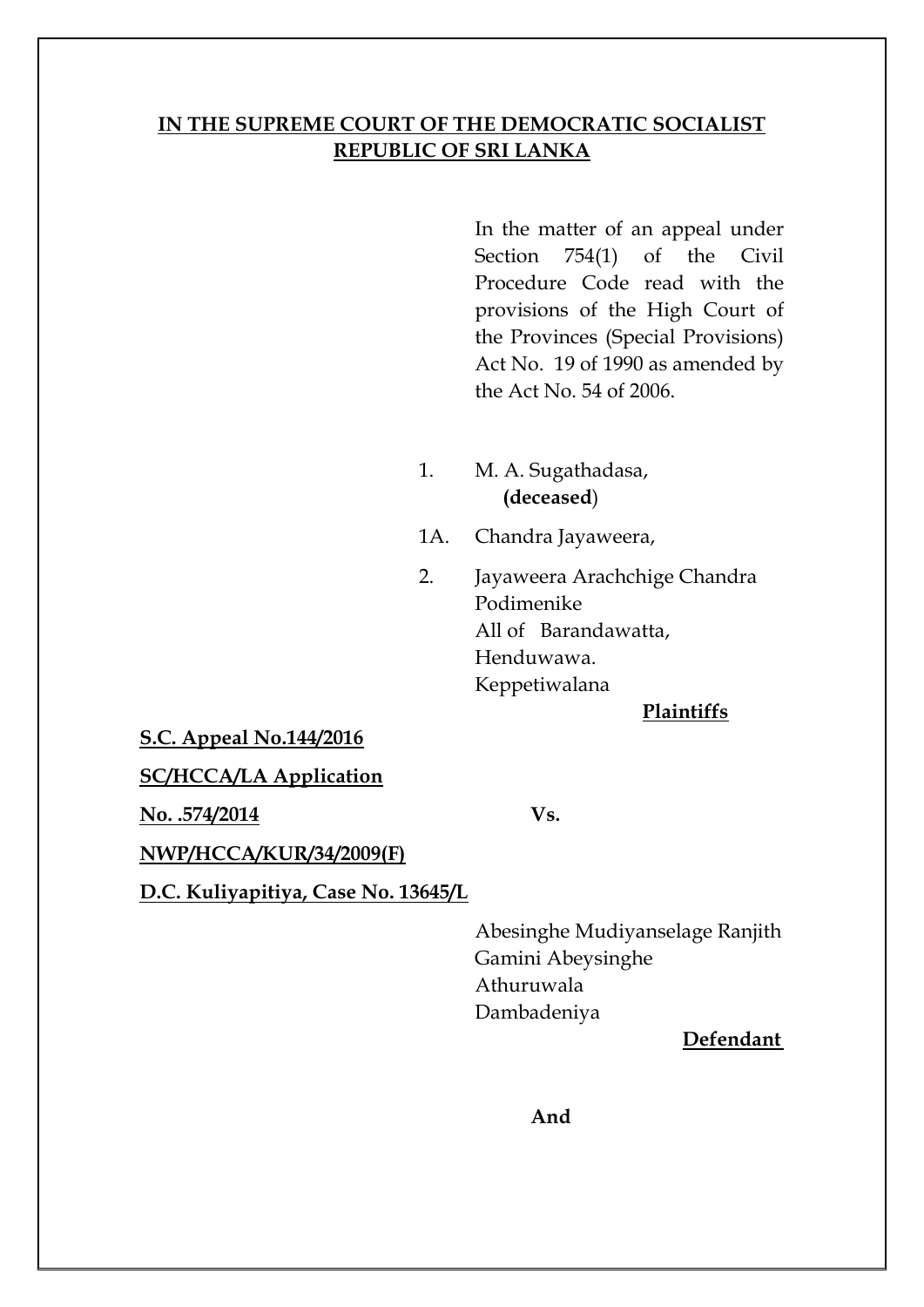- 1A. Chandra Jayaweera,
- 2. Jayaweera Arachchige Chandra Podimenike

All of Barandawatta, Henduwawa. Keppetiwalana

### **Plaintiff-Appellants**

**Vs.**

Abesinghe Mudiyanselage Ranjith Gamini Abeysinghe Athuruwala Dambadeniya **Defendant-Respondent**

#### **AND NOW BETWEEN**

- 1. Abesinghe Mudiyanselage Ranjith Gamini Abeysinghe **(Now deceased)** Athuruwala Dambadeniya **Defendant-Respondent-Petitioner.** 1A. Edirisinghe Mudiyanselage Sumana Mallika 1B. Abeysinghe Mudiyanselage
- Wimantha Indeewara Abeysinghe
- 1C. Kasun Thisara Abeysinghe
- 1D. Isuri Palika Abeysinghe

**Substituted-Defendant-Respondent-Appellants**

**Vs.**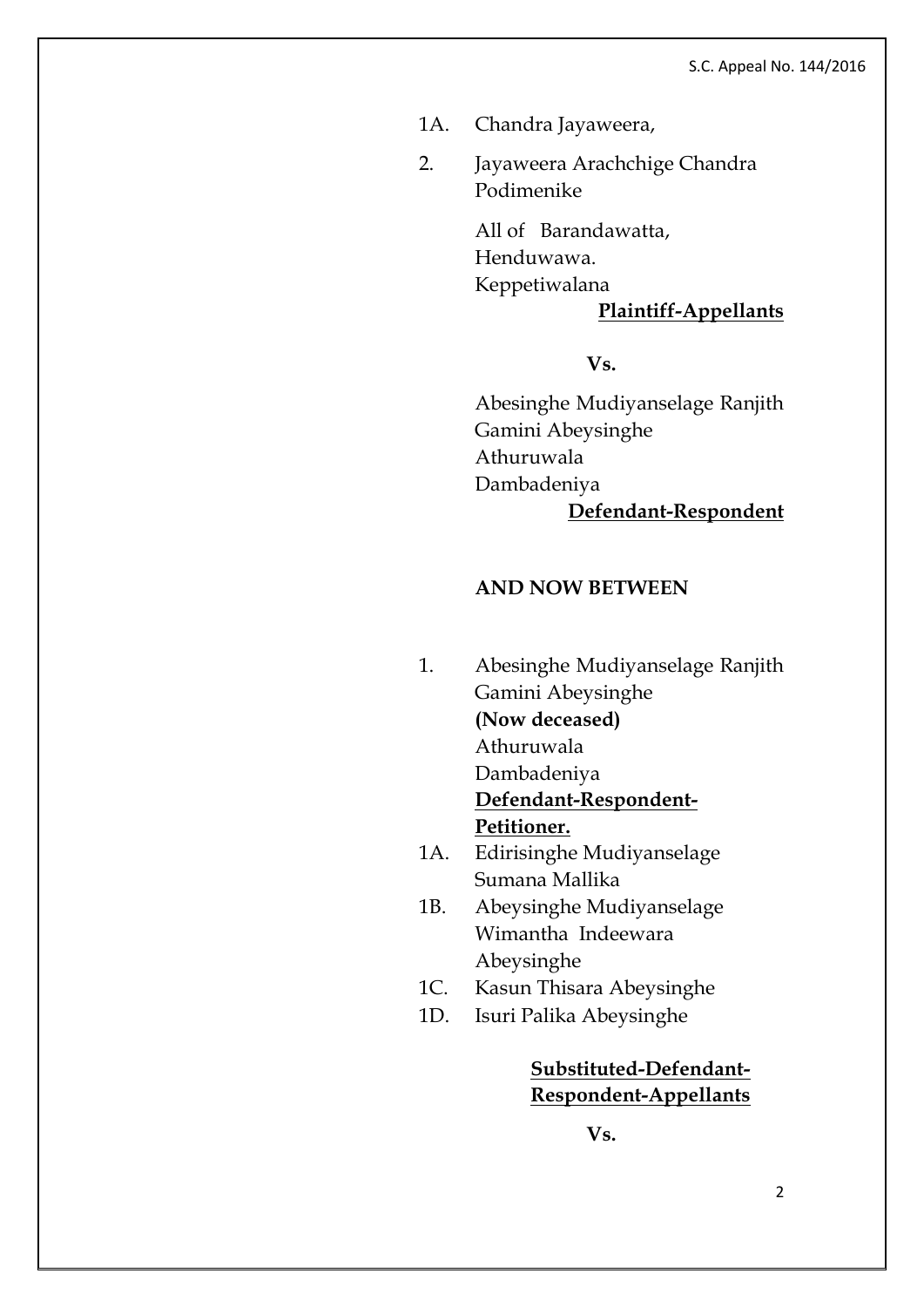|                   |                                                                                                                                                                                                    | 1A. Chandra Jayaweera,                                                                 |
|-------------------|----------------------------------------------------------------------------------------------------------------------------------------------------------------------------------------------------|----------------------------------------------------------------------------------------|
|                   | 2.                                                                                                                                                                                                 | Jayaweera Arachchige Chandra<br>Podimenike                                             |
|                   |                                                                                                                                                                                                    | All of Barandawatta,<br>Henduwawa.<br>Keppetiwalana<br>Plaintiff-Appellant-Respondents |
| <b>BEFORE</b>     |                                                                                                                                                                                                    | L.T.B. DEHIDENIYA, J.<br>S. THURAIRAJA, PC, J.<br>ACHALA WENGAPPULI, J.                |
| <b>COUNSEL</b>    | Amarasiri Panditharatne with Nimantha<br>Satharasinghe for the Defendant-<br>Respondent-Appellant<br>Manohara de Silva, PC with Hirosha<br>Munasinghe for the Plaintiff-Appellant-<br>Respondents. |                                                                                        |
| <b>ARGUED ON</b>  |                                                                                                                                                                                                    | 27 <sup>th</sup> January, 2021                                                         |
| <b>DECIDED ON</b> |                                                                                                                                                                                                    | 05 <sup>th</sup> November, 2021                                                        |
|                   | **********                                                                                                                                                                                         |                                                                                        |

## **ACHALA WENGAPPULI, J.**

The 1st Plaintiff-Appellant-Respondent (later substituted by the 1A Plaintiff-Appellant-Respondent) and the 2nd Plaintiff-Appellant-Respondent, instituted a *Rei Vindicatio* action before the District Court of *Kuliyapitiya* in May 2003, against the Defendant-Respondent-Appellant (later substituted by 1A-D Defendant-Respondent-Appellants; hereinafter referred to as the "Defendant"), seeking a declaration of title to the land and to the building covering an extent of

3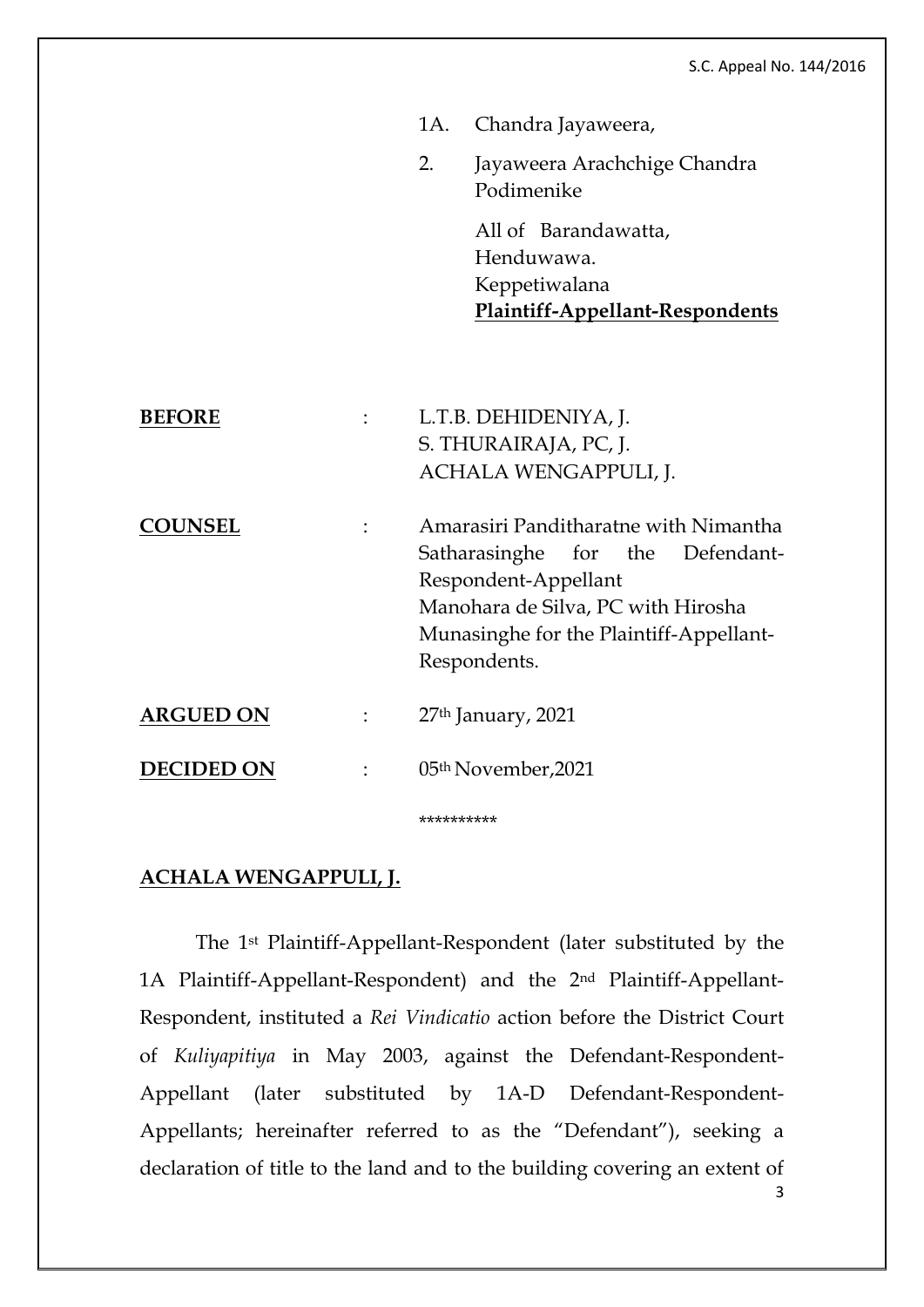747 square feet, (described as a *Kada Kamaraya*) standing thereon, morefully described in the schedules A and B of the plaint, and also the eviction of the Defendant therefrom. The Defendant, in his answer, seeking the dismissal of the plaint, had also laid down a claim of acquisition of prescriptive title to the said building and to the land on which it stood.

Therefore, dispute that had been presented by the parties for determination of the trial Court could be narrowed down to the question as to who has the right to own the said '*Kada Kamaraya'* and the parcel of land on which it stands, situated within a land in extent of one acre and 29 perches, described in schedule " $\mathbf{q}$ " of the plaint.

The Plaintiffs have claimed that they have the paper title to the land described in schedule " $\mathfrak{q}$ " and produced the relevant deeds before the trial Court. On 17.05.1978, the 1st Plaintiff's father had leased out the said land in its entirety, including the building standing on it to one *Karunatilleke* for a period of 15 years. It is alleged by the Plaintiffs in their plaint that the Defendant had entered the said building illegally within the one-year period commencing from 17.05.1978, during which they have lost possession of their land temporarily. The lessee did not vacate from the land and the building at the expiry of the 15-year lease period, and had to be evicted by the fiscal, upon a writ of execution issued by Court in case No. 10741/L, an action instituted by the Plaintiffs seeking declaration of title and eviction of the said lessee. The fiscal, in execution of the writ, had placed the Plaintiffs back into possession of their land and only to the section of the building occupied by the overholding lessee, leaving out the remaining part of it, apparently on the claim that the Defendant's grandfather *Balin Appuhamy* had constructed the said *Kada Kamaraya*.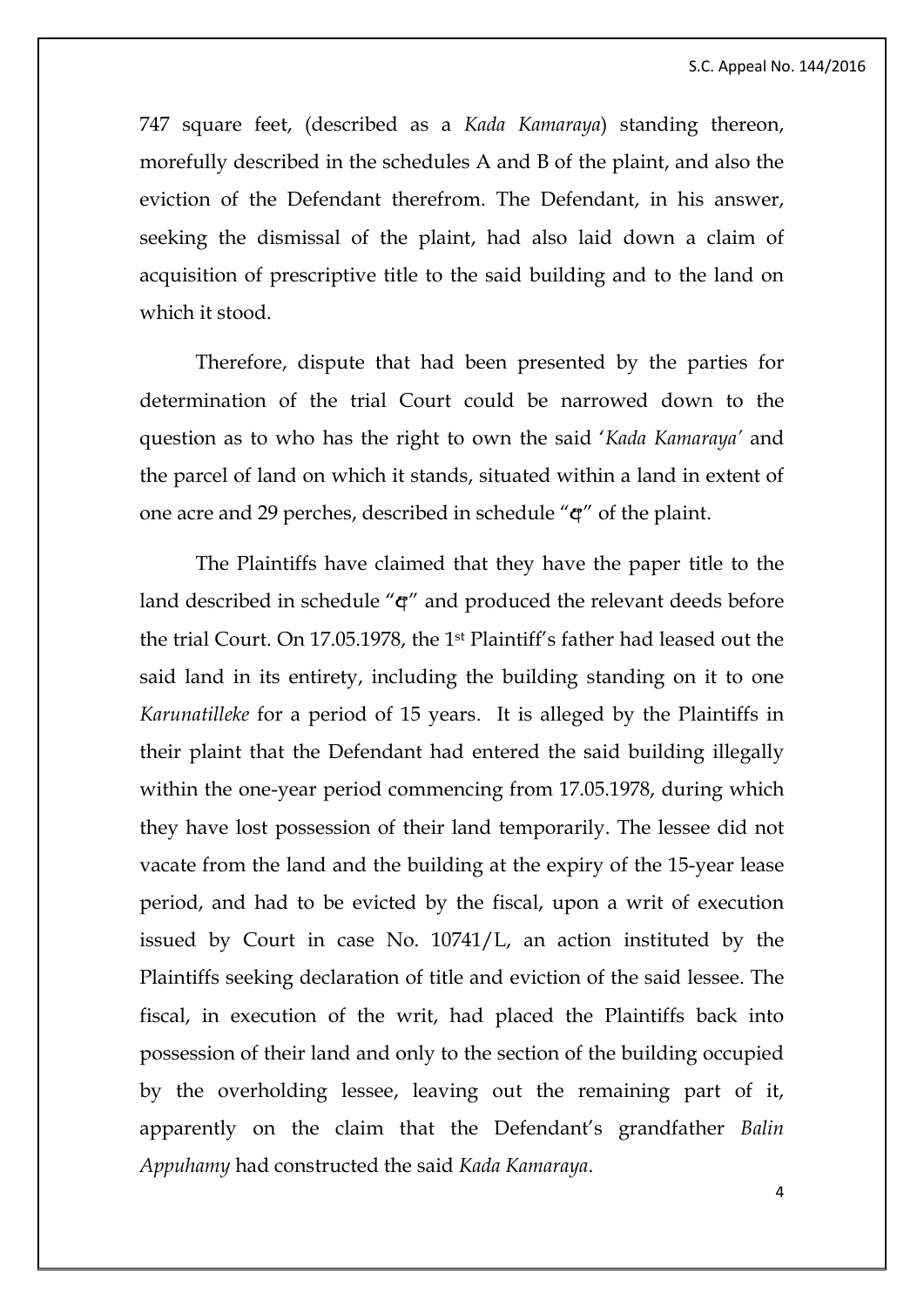The Plaintiffs have thereafter instituted action on 21.08.2001, in case No. 13005/L and thereby sought to evict the Defendant from the said *Kada Kamaraya*, but had withdrawn it on 01.08.2002, reserving their right to re-institute proceedings. The Plaintiffs have thereafter instituted the instant action on 20.02.2003, seeking declaration of title to the land inclusive of the *Kada Kamaraya* and eviction of the Defendant.

The Defendant, in support of his claim of acquisition of prescriptive title to the *Kada Kamaraya* he possessed, asserted uninterrupted and long adverse possession. He also had taken up the position that the present dispute is *Res Judicata* among the parties, relying upon the dismissal of the earlier case No. 13005/L filed against him.

At the commencement of the trial before the District Court, the Defendant had suggested two issues (Nos. 12 and 13) particularly to the effect that whether he had conferred with title to the disputed "parcel of land" *(idam kebella)* upon the deed No. 12182 of 08.09.2003 (marked as "P14") and, whether he, along with *Balin Appuhamy,* had possessed the said *kada kamaraya* and the parcel of land covered under it for over 10 years, prior to the institution of the instant action. At a subsequent stage of the proceedings, the Defendant had suggested yet another issue (No. 17), whether the pleadings and the judgment of case No. 13005/L, are *Res Judicata* among the parties.

The trial Court, having considered the material presented before it, decided issue No. 17 in favour of the Defendant and dismissed the Plaintiff's action.

Being aggrieved by the said dismissal, the Plaintiffs have preferred an appeal to the High Court of Civil Appeal in appeal No.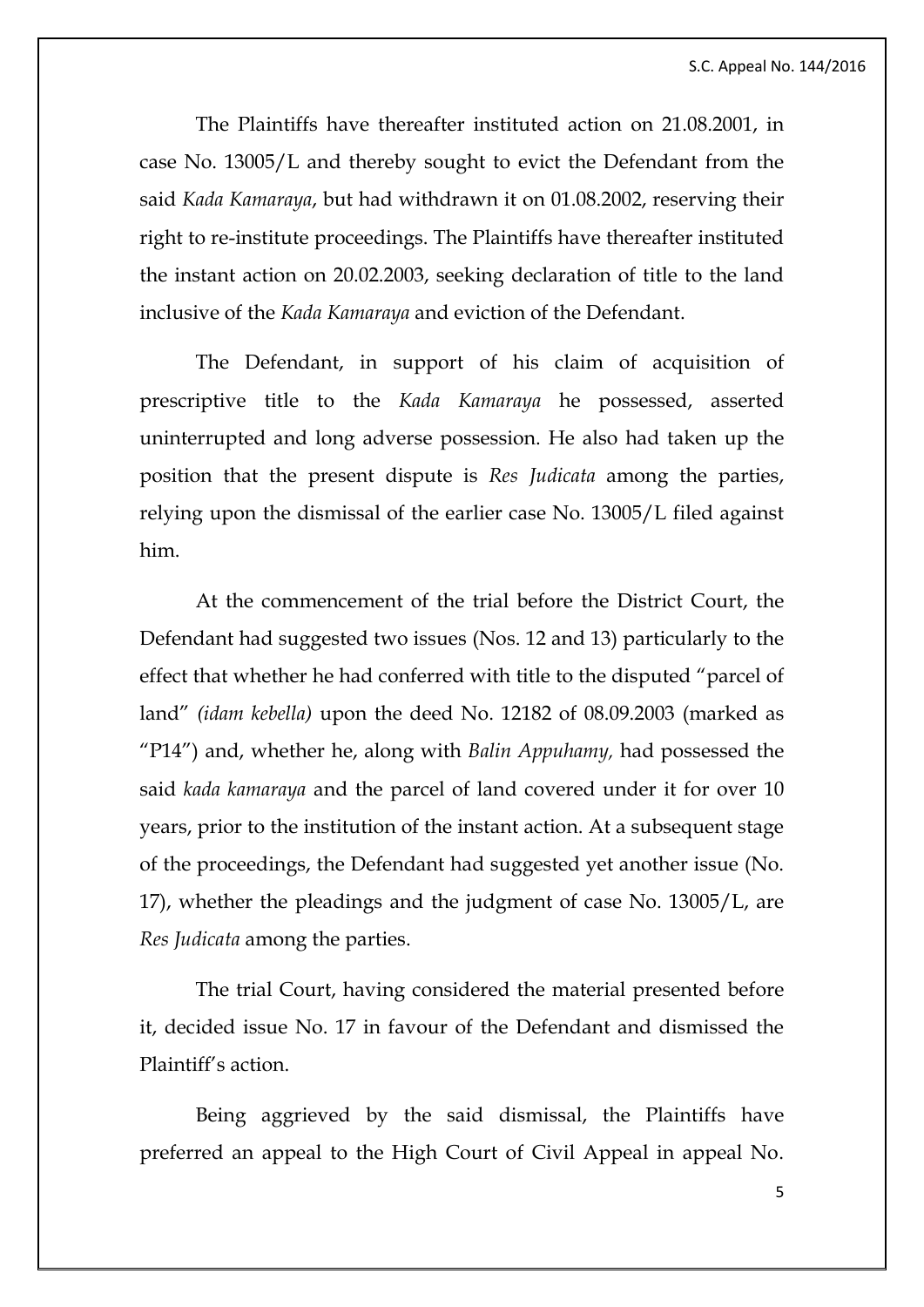NWP/HCCA/Kur/34/2009(F). The High Court of Civil Appeal, by its judgment on 28.04.2014 answered the said issue No. 17 as "not proved". The appellate Court, having concluded that the Defendant failed to establish that he had acquired prescriptive title to the *Kada Kamaraya*  and to the land on which it stands, proceeded to answer issue Nos. 12 and 13 also as "not proved" and allowed the appeal of the Plaintiffs.

With the pronouncement of the judgment of the High Court of Civil Appeal, the Defendant thereafter sought Leave to Appeal from this Court on several questions of law that had been formulated and inserted in paragraph 8 of his petition.

This Court, after hearing Counsel on 12.07.2016, granted leave only on the question of law, "did the Provincial High Court of Civil Appeal err in failing to consider the prescriptive title of the Defendant and his grandfather *Balin Appuhamy*? "

At that stage, learned President's Counsel for the Respondent, raised the following consequential issues of law.

- 1. Is the Petitioner entitled to challenge the issue of prescription as he has failed to appeal against the Judgement of the District Court with regard to the issues raised by the Defendant in respect of prescription?
- 2. The Defendant is also not entitled to raise on the question of prescription in these proceedings as he has failed to challenge the issue pertaining to prescription in terms of section 772 of the Civil Procedure Code?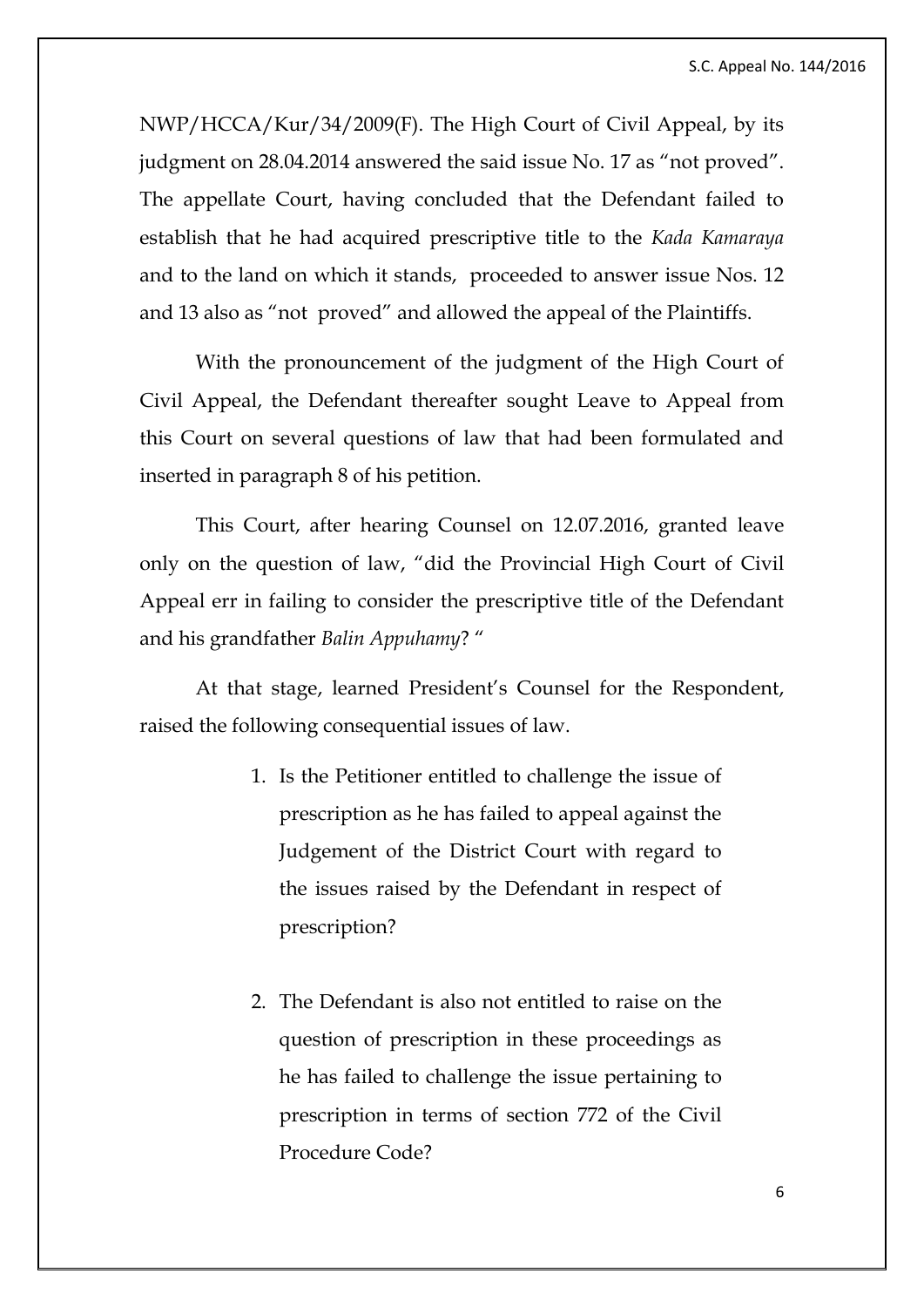3. In any event, the Defendant is not entitled to claim prescription as much as his claim in the District Court was only with regard to a room of a building and not with regard to a land?

In support of the appeal, learned Counsel for the Defendant contended before this Court that the High Court of Civil Appeal misled itself and thereupon had fallen into error when it answered issue No. 13, raised on the acquisition of prescriptive title, as "not proved" by attributing its reason, to his failure to present the deed P14, on which he had relied on in establishing the said issue. Learned Counsel also pointed out that the Defendant, in his answer, had taken up the position that *Balin Appuhamy* was in occupation of the disputed *Kada Kamaraya* for well over ten years prior to the institution of the instant action, and, in addition, presented a substantial body of evidence before the trial Court, which clearly indicate the position that since coming into possession of the said *Kada Kamaraya*, it was unaccompanied by any payment of rent or produce, or performance of service or duty or any other act by him from which an acknowledgement of a right existing in the Plaintiff could be inferred with.

In support of this contention, learned Counsel relied on the statement made by the Plaintiffs in their plaint that the Defendant came into "illegal" occupation of the disputed building prior to May 1978 and was in possession of the said *Kada Kamaraya* since that point of time onwards denying the title of the Plaintiffs over it. He added that the character of the Defendant, when coming into occupation of the said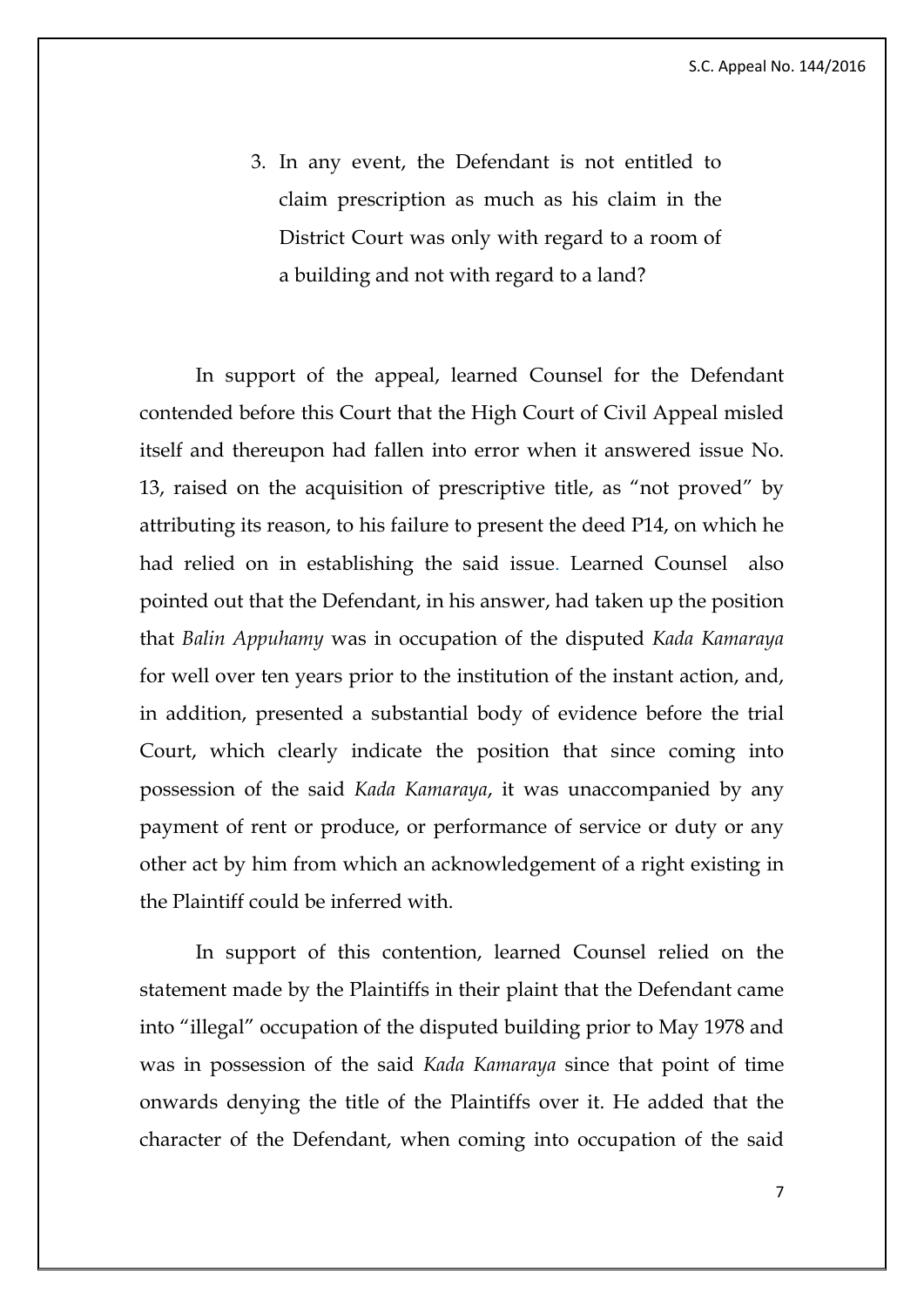building was not of a licensee, who had entered the premises with leave and license of the Plaintiffs and thereby acknowledging the rights of the Plaintiffs over that premises, but as a trespasser, who did not recognize any property rights of them over the said premises.

Learned Counsel for the Defendant sought to strengthen his argument further by adverting to the failure of the Plaintiffs to take steps to evict the Defendant along with the overholding lessee on 09.06.2001, in spite of the fact that he too was in the occupation of the disputed building at the time of the execution of the writ. Since then, and until the institution of the instant action in 2003, the Defendant was in possession of the said building and thus uninterruptedly maintained his title, adverse to or independent of that of the Plaintiffs, for well over two decades and therefore clearly acquired prescriptive right over the disputed building. It was also contended by the Defendant, that the trial Court, having considered the evidence and in dismissing the Plaintiffs' action, had arrived at a conclusive finding of fact that the Defendant had possessed and continued to be in possession of the disputed premises over a long period.

Learned President's Counsel for the Plaintiffs, in resisting the appeal of the Defendant, submitted that the trial Court, having arrived at a finding that the Defendant was in possession for over long period of time either "legally or illegally"; nonetheless, had proceeded to answer the issue Nos. 12 and 13, suggested by the Defendant over his claim of acquisition of prescriptive title, as "does not arise for consideration" since the matter is *Res Judicata* among parties. Learned President's Counsel highlighted the fact that the Defendant did not prefer an appeal against the said specific findings on those pivotal issues nor has he made any application under section 722 of the Civil

8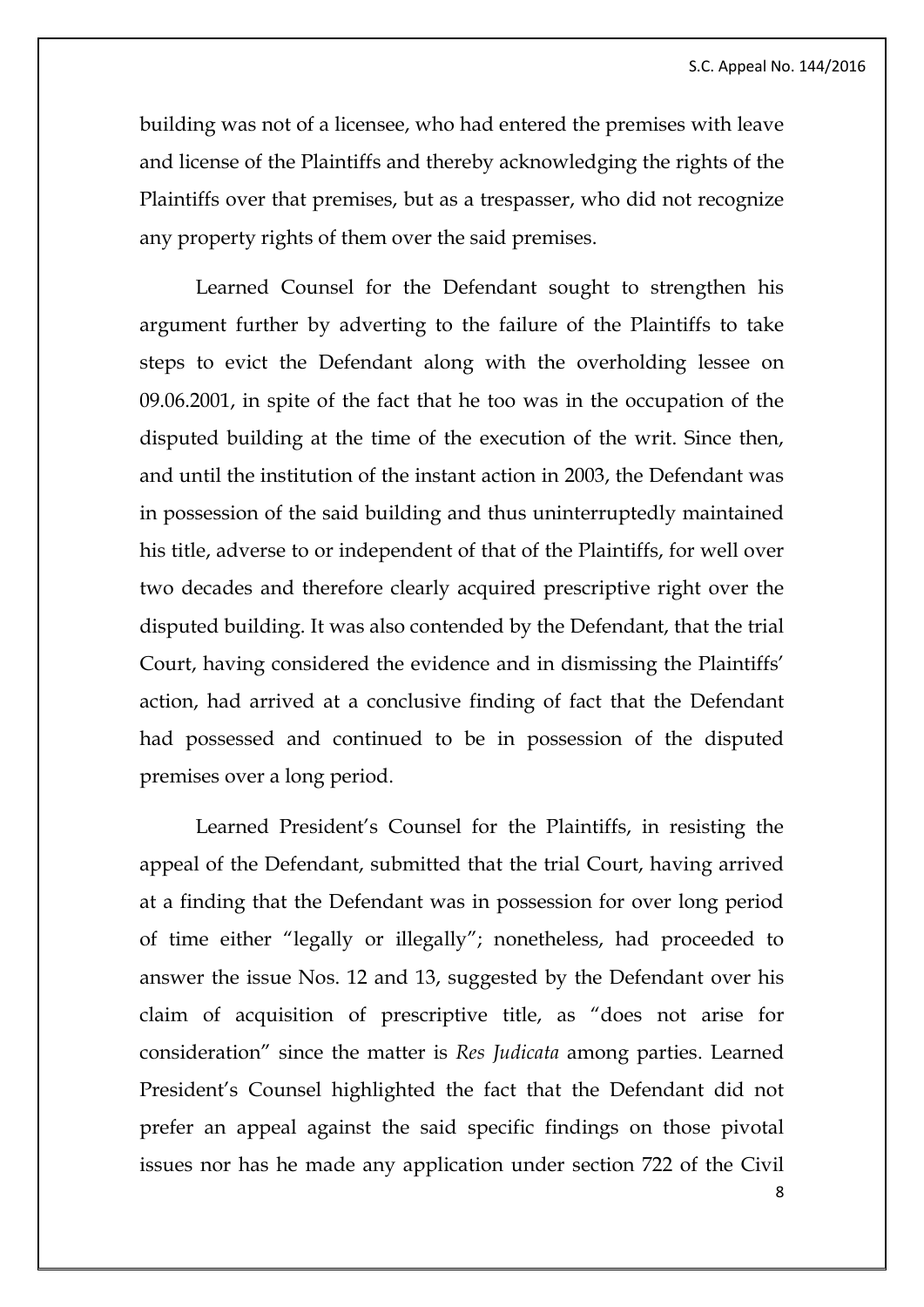Procedure Code contesting them, although the law had specifically provided for such a course of action. His contention, therefore, is that the Defendant cannot reagitate the issue of prescription before this Court.

I shall now proceed to consider these submissions against the backdrop of the evidence that had been placed before the trial Court and the reasoning contained in the judgments of the Courts below.

It is evident from the judgement of the District Court, in dismissing the Plaintiff's action, it was of the view that an identical cause of action had already been decided by that Court, in case No. 10741/L (referring to the first case instituted by the Plaintiffs against the Defendant for his eviction) and its appeal was pending determination before the Court of Appeal. Therefore, the trial Court decided that the matter is *Res Judicata* among the parties. The reasoning of the trial Court, adopted in arriving at that conclusion, also indicate that it considered the failure of the Plaintiff to evict the Defendant along with the overholding lessee from the building at the time of executing the writ, despite the fact that the Court order was for the entirety of the land, as a factor indicative of the renunciation of their rights over that part of the building by the Plaintiffs.

In exercising its appellate jurisdiction, the High Court of Civil Appeal has held that the trial Court was in error, when it answered the issue No. 17 that the matter is *Res Judicata* among parties. The High Court had thereupon proceeded to allow the Plaintiffs' appeal by holding that the "*defendant has not also proved what is stated in issue No. 13, the alleged prescriptive title of Balin Appuhamy*" and the deed of gift P14, in relation to issue No. 12.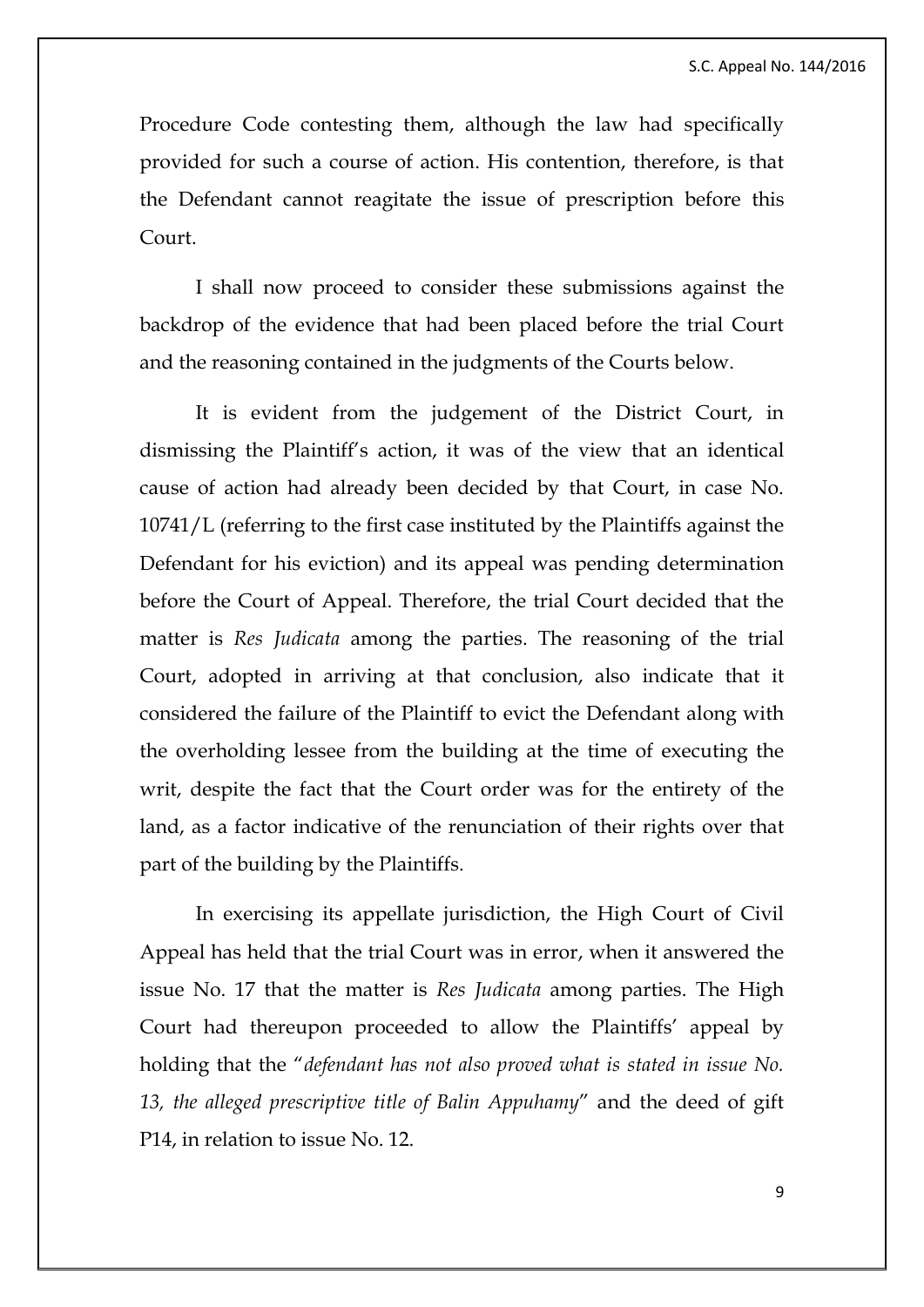The only question of law, upon which this Court had granted leave to the Defendant to proceed with his appeal against the judgment of the High Court of Civil Appeal, read "*Did the Provincial High Court of Civil Appeal err in failing to consider the prescriptive title of the Defendant and his grandfather Balin Appuhamy*?". In view of the limited scope of the question of law on which leave was granted, learned Counsel had understandably confined his challenge to the impugned judgment of the High Court of Civil Appeal, only on the basis that it had failed to consider the evidence available on the acquisition of prescriptive title by *Balin Appuhamy.*

The quotation from the judgment of the trial Court, inserted in the preceding paragraph of this judgment, clearly indicate that the High Court of Civil Appeal, before arriving at the said impugned conclusion, did in fact consider the issue of acquisition of prescriptive title after evaluation of the evidence presented before the trial Court. The appellate Court also had added that "… *the Defendant has not been able to show any right or title that would allow him to remain in that property* …".

One of the consequential questions of law, as formulated by the learned President's Counsel, too is connected to the issue of acquisition of prescriptive title as it has been formulated to read "*in any event, the Defendant is not entitled to claim prescription as much as his claim in the District Court was only with regard to a room of a building and not with regard to a land?".*

In view of the scope of the area covered under the above questions of law, it is necessary for this Court to consider same within that defined area, in the light of the applicable principles of law and in reference to the evidence that had been presented before the trial Court.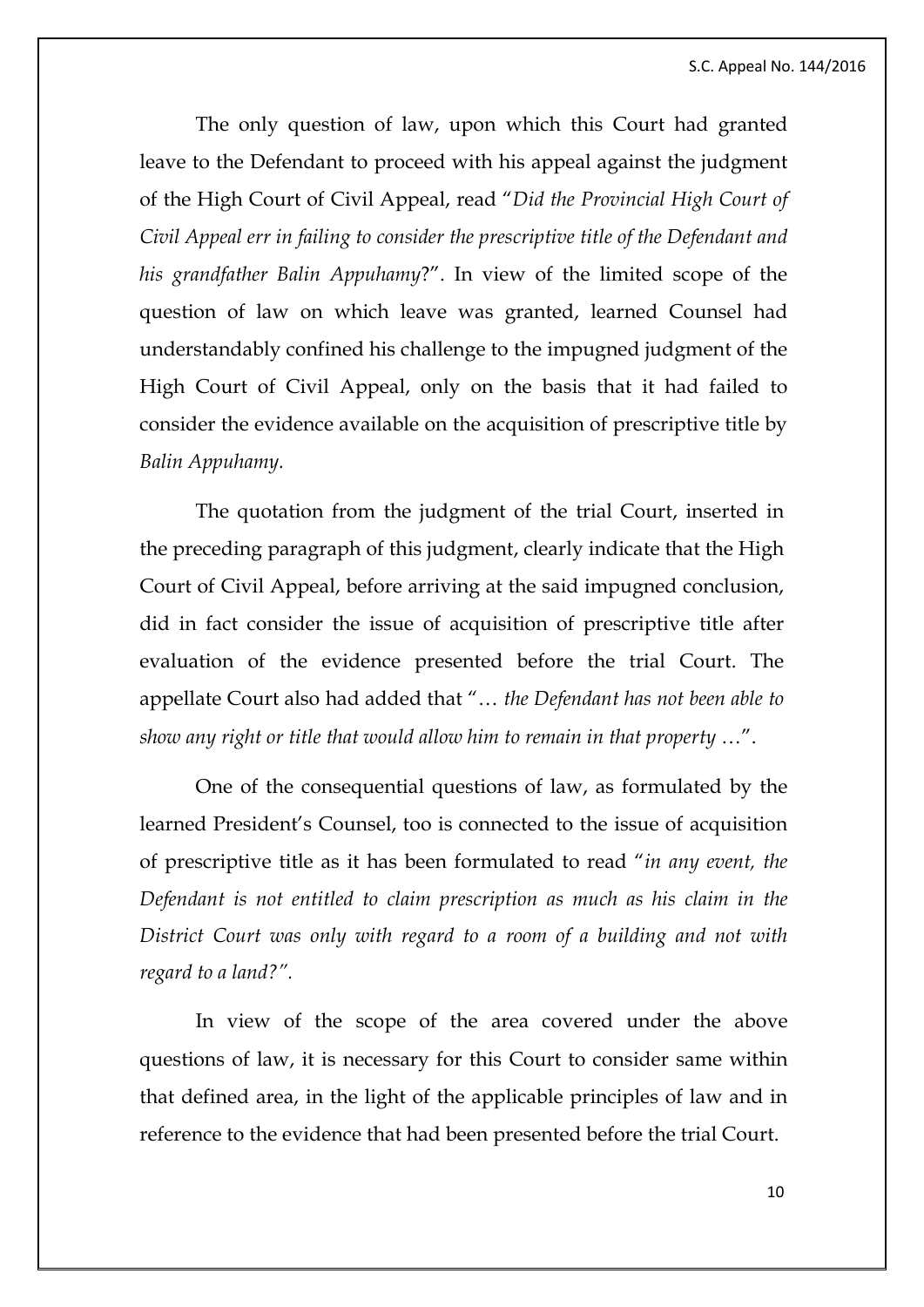The dispute among the Plaintiffs and the Defendant, as already noted, is the right to own the *Kada Kamaraya*, and the portion of land covered under that building. The 1st Plaintiff claims paper title to the said land, over which the said building was erected on, based upon the deed of transfer No. 18705 of 14.09.1975, executed in his favour by his father *Mallawa Arachchige Kiri Banda,* the original owner. The said land is depicted in Plan No. 65A/L.R.C. Ku 15/Ku. 14.

The 1st Plaintiff had leased out the said land with its building to one *Wickramasinghe Arachchilage Piyadasa Karunatilleke* on 17.05.1978, for a period of 15 years by the execution of an Indenture of Lease No. 20122. The lessee was accordingly permitted to occupy the building standing on it and to enjoy the fruits of the land. During this period, the lessee *Karunatilleke* operated a metal crusher and a sawmill on that land and had his office located in that building. At the expiration of the lease period of 15 years, the 1st Plaintiff informed his lessee to handover vacant possession. Since the lessee did not vacate, the 1st Plaintiff instituted action in case No. 10741/L before the District Court of *Kuliyapitiya*, in seeking declaration of his title to the said land and the eviction of the said overholding lessee. The trial Court held in favour of the 1st Plaintiff and a writ of execution was eventually issued. Pending determination of the appeal preferred by the said lessee challenging his eviction, the trial Court issued a writ of execution. Neither the present Defendant nor his grandfather *Balin Appuhamy* were parties to that litigation.

11 The fiscal of the Court, in order to execute the writ issued in favour of the 1st Plaintiff, visited the land on 18.10.2000. During his visit, it was noted down by the fiscal that the building standing on it had two "ผอ ฌ®o" adjacent to each other and one *Balin Appuhamy* is in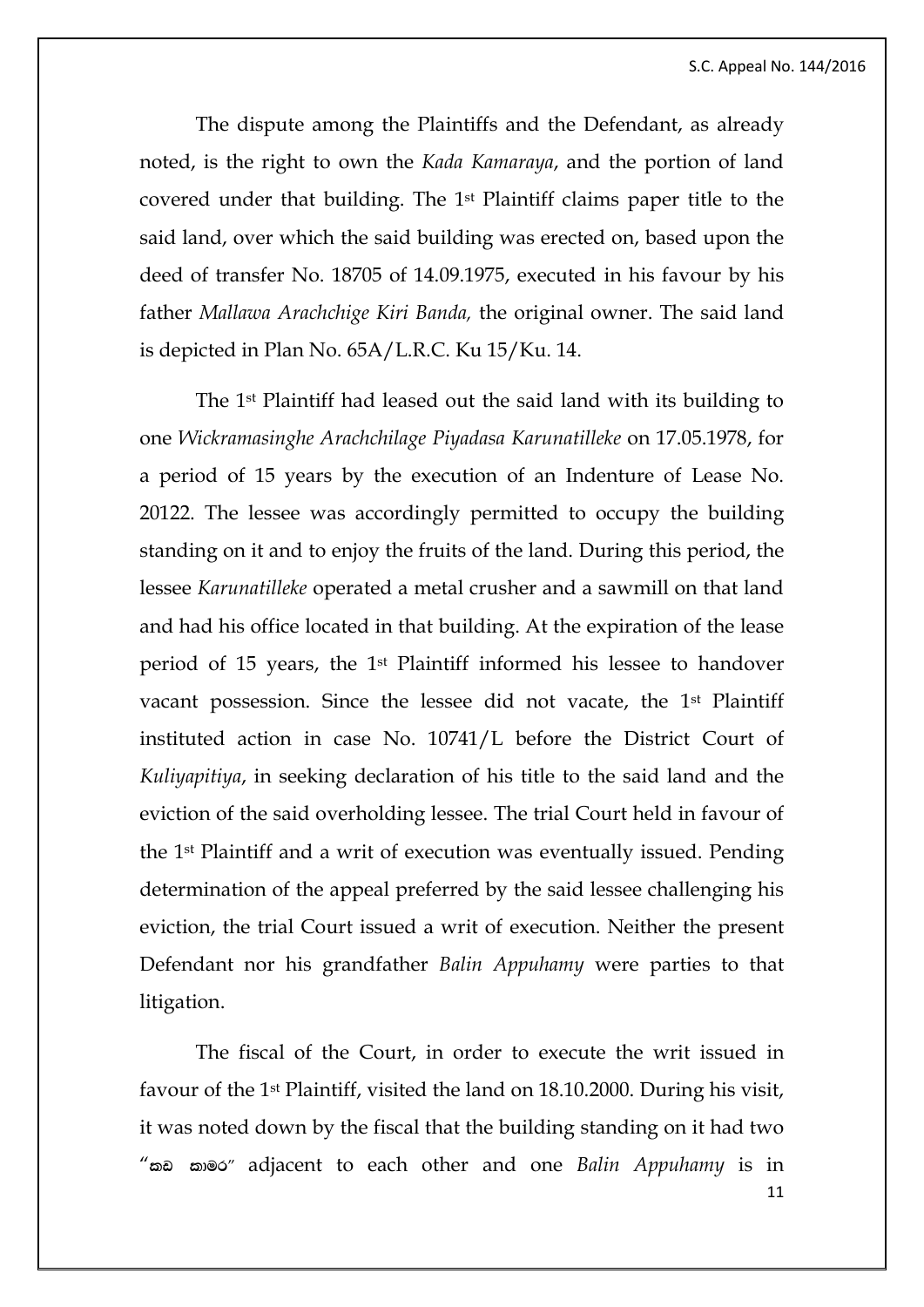possession of one, while the other was possessed by the lessee *Karunatilleke,* the defendant in case No. 10741/L. Upon enquiry, the fiscal was informed by the Defendant that the building was erected by *Balin Appuhamy,* who had occupied it since for over "50" years. The Defendant before the trial Court in the instant action is *Balin Appuhamy's* grandson, who continued to be in possession of that part of the building after *Balin Appuhamy's* demise*.* The 1st Plaintiff, when enquired by the fiscal claimed that his father too had shared the construction cost of that building. The Plaintiff's claim of sharing the construction cost of the *Kada Kamaraya* was not disputed by the Defendant at any point of time.

The fiscal, in executing the writ of Court, had thereafter placed the 1<sup>st</sup> Plaintiff in possession of the land on 09.06.2001, and only on the part of the building occupied by *Karunatilleke* leaving out the *Kada Kamaraya* in the Defendant's possession, after instructing him to make a claim before the trial Court within two weeks. The witness who produced the certified copy of the fiscal report in case No. 10741/L, marked as "X" before the trial Court, said that the Court record indicate that the Defendant had tendered an affidavit presenting a claim. But the Defendant failed to produce a copy of his affidavit tendered to Court on the direction of the fiscal, nor did he elicited the nature of the claim he had presented in the said affidavit, in that case or the decision made by that Court on it, before the trial Court.

There is oral evidence led on behalf of the Defendant through a retired Grama Niladhari, who had served the area from 1972 to 1978, and could recall that *Balin Appuhamy* had ran a grocery in that building during his tenure of office.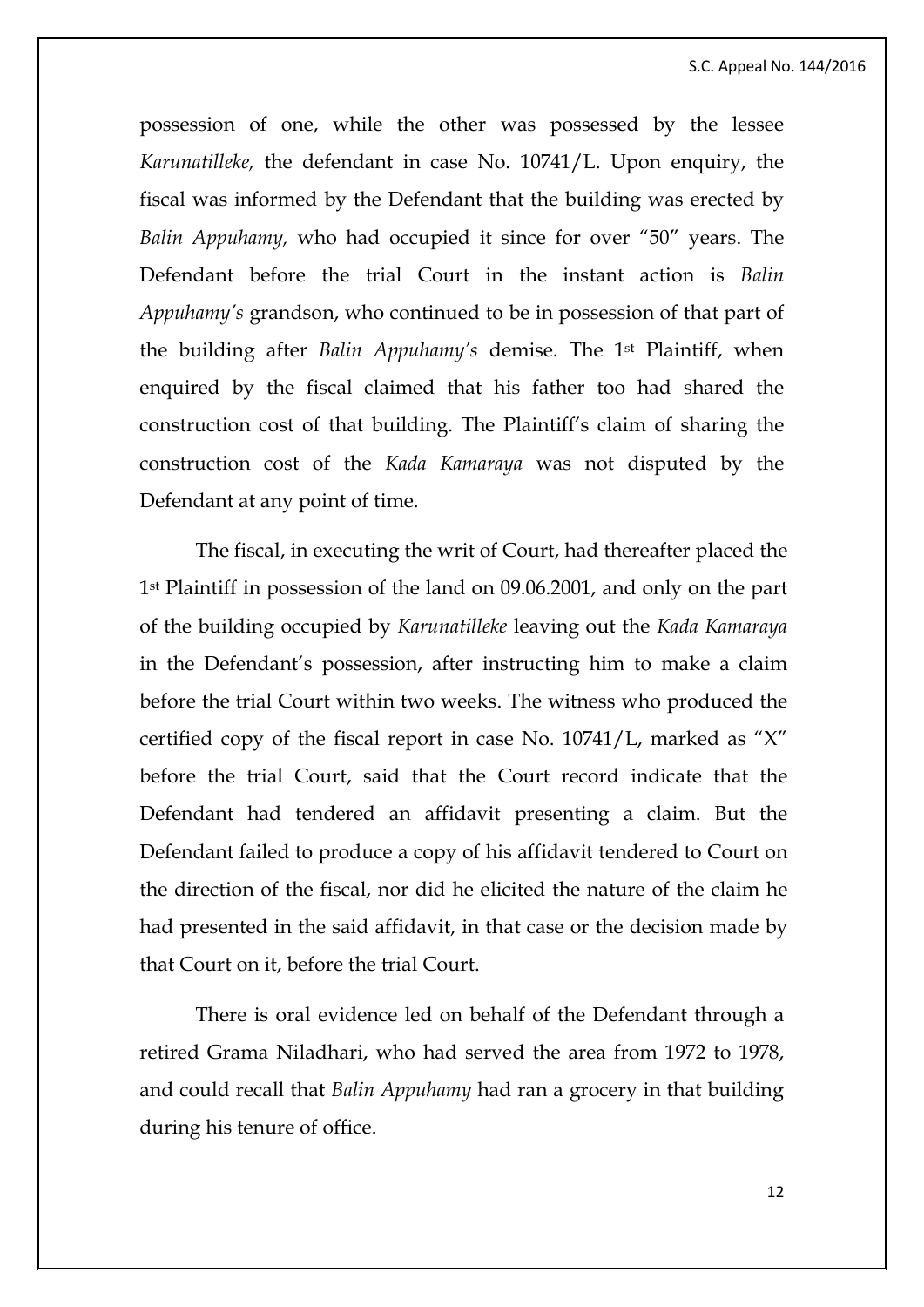Clearly it is with the above evidence, the Defendant had sought to counter the paper title of the 1st Plaintiff to the disputed building under section 3 of the Prescription Ordinance. The instant action, being a *Rei Vindiactio* action, both the trial Court as well as the High Court of Civil Appeal have accepted that the Plaintiffs have proved their paper title to the land. Therefore, it is for the Defendant to establish that the action of the Plaintiffs is prescribed as he had acquired prescriptive title, a title adverse to and independent of the paper title of the Plaintiffs. In doing so, not only must he establish that the point of time he had commenced such possession, but also he must furnish proof of undisturbed and uninterrupted possession of that property for over ten years. The applicable principle of law had been succinctly stated by Gratiaen J in the judgment of *Chelliah v. Wijenathan (1951)* 54 NLR 337. His Lordship states (at p, 342), "*where a party invokes the provisions of Section 3 of the Prescription Ordinance in order to defeat the ownership of an adverse claimant to immovable property, the burden of proof rests fairly and squarely on him to establish a starting point for his or her acquisition of prescriptive rights*." G.P.S. de Silva CJ in *Sirajudeen v Abbas* (1994) 2 Sri L.R. 365, had re-emphasised that statement of law.

The Defendant, although sought to 'tack' the period his grandfather had possessed the building to the period of his own, and thereby strived to establish that they have held that property adverse to or independent to the paper title of the Plaintiff for over the required ten-year period, but was conspicuously silent in his evidence on exactly when did *Balin Appuhamy* commence his adverse possession against the Plaintiffs.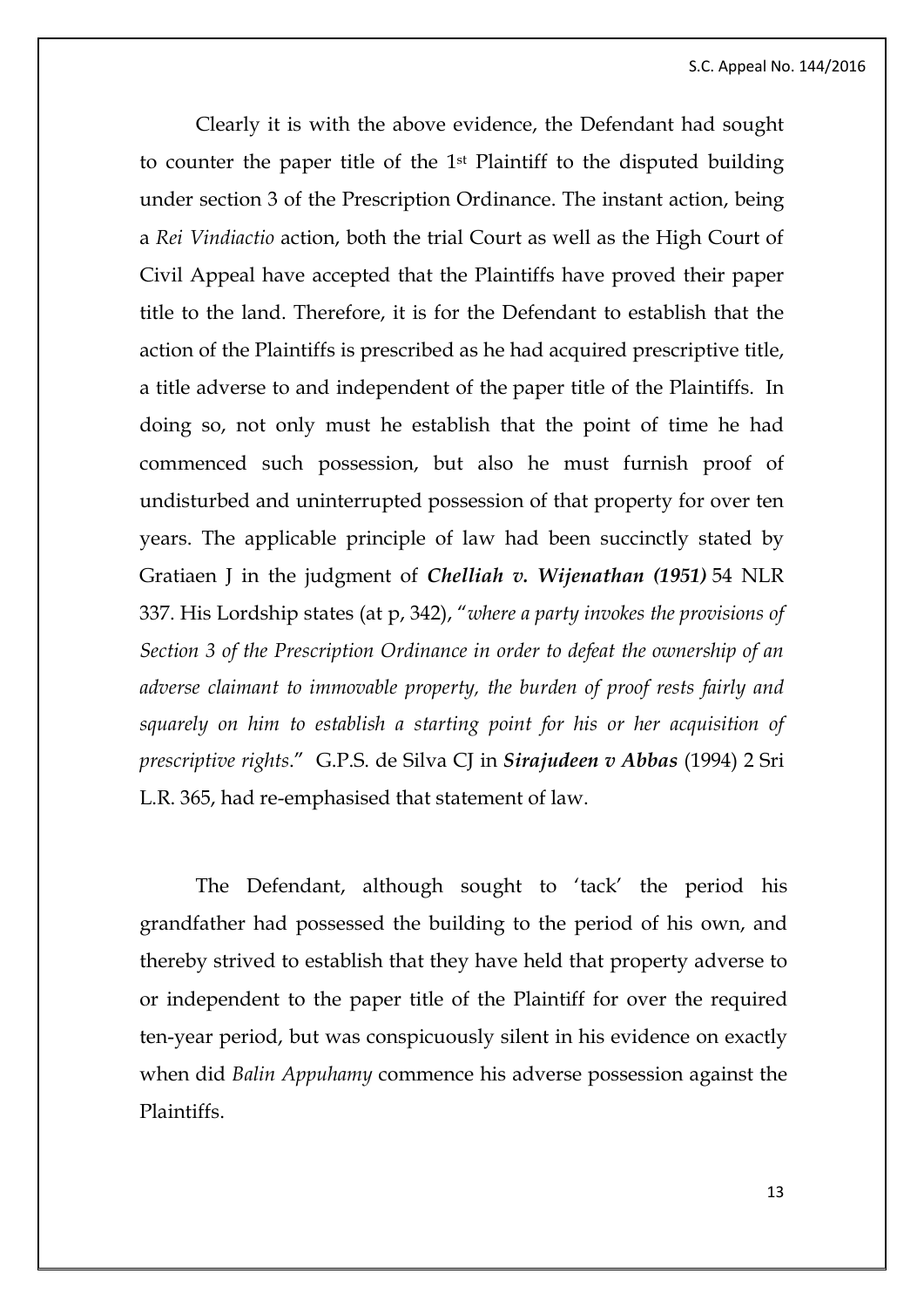At the hearing before this Court, learned Counsel for the Defendant referred to paragraph 20 of the plaint, where it was stated that the Defendant had entered the premises "illegally" during the period the Plaintiffs lost possession from 17.05.1978, and sought to pin the commencement of his claim of prescription to that date. This contention does not take the Defendant's claim any further, as it is not an acceptable substitute for the total absence of any evidence as to the starting point of his claim of prescription, presented before the trial Court.

Why the reference in a plaint, in this instance, could not be taken as the starting point of the prescriptive period, in the absence of any specific evidence to that effect presented before the trial Court, could be explained further. This is primarily due to several reasons.

The averment in the plaint, even if it is taken as an item of 'evidence' on the point as the learned Counsel submits, is clearly an obscure statement as to its meaning. It could well be a due to an instance of poor draftsmanship as the said averment reads "  $\delta \phi$  1978.05.17  $\delta \phi$  as  $^{\text{(c)}}$   $^{\text{(d)}}$   $^{\text{(c)}}$  උපලේඛනයන්හි ඉඩම් කොටස් වල භුක්තිය සහ හිමිකම් අවුරුදු එකක් පමණ මෙම පැමිනිලිකරුට නොලැබී තිබීම මත මෙම නඩුවේ විත්තිකරු බදු ඉඩමේ  $1$ වැනි  $\,$  උපලේඛණයේ ඉඩමෙනි පිනිරි ගොඩනැගිල්ලේ නීතී විරෝධීව ඇතුල් වී ඇත.". It speaks of the fact that the 1st Plaintiff had lost the possession of the building for a period of one year from 17.05.1978. This is the day on which the 1st Plaintiff had entered into a lease agreement with *Karunatilleke* for a period of fifteen years. The lease was in respect of the land in its entirety including the only building standing on it. It is highly improbable that the said lessee would have entered into such an agreement with the father of the 1st Plaintiff, if the Defendant was already in occupation of the building standing on that land. There is clear evidence that the lessee had his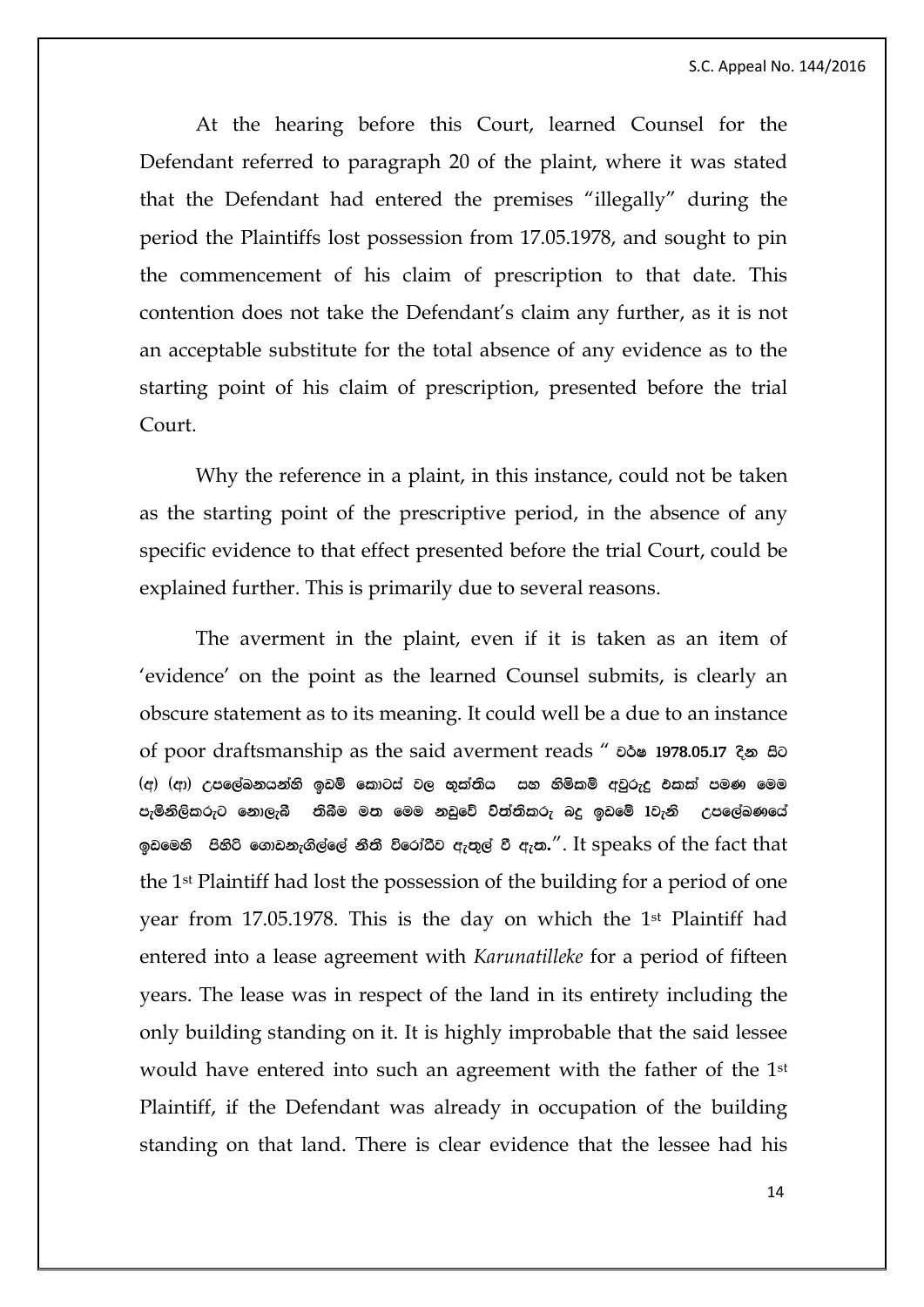office to the sawmill in that building. The statement that the Plaintiff had lost possession for over one year does not logically fit in anywhere as the lessee is entitled to possess the land along with the building, during the lease period. In fact, it is said in evidence that the lessee was in possession of the leased-out building and the land for over 20 years, until the fiscal had placed the 1st Plaintiff back in possession, in June 2001. This statement, therefore, does not indicate exactly when *Balin Appuhamy* came into possession. It merely states he had come to possess when the Plaintiffs have lost possession of their land temporarily.

If this is the correct position as asserted by the Defendant, then the only building standing on the land, must have been the one put up by *Balin Appuhamy* who possessed it since that point of time as evident from the contents of the fiscal report, marked as 'X'. That proposition creates another ambiguity as to the building the father of the 1st Plaintiff had leased out on 17.05.1978 to his lessee. If the only building was already in possession of *Balin Appuhamy,* then the lessee would have been placed in possession of 'another' building by the 1st Plaintiff's father on his land. But the plan of the land, to which the 1st Plaintiff had claimed paper title, led in evidence indicates there is only one building standing on it.

15 The contention of the learned Counsel for the Defendant that *Balin Appuhamy* was in possession of the *Kada Kamaraya* prior to 1978 not as a licensee, who had entered the premises with leave and license of the Plaintiffs and thereby acknowledging the rights of the Plaintiffs over that premises, but as a trespasser who did not recognize any property rights of them over the said premises, does not fit in with the evidence presented before the trial Court. If *Balin Appuhamy* was already in possession of the only building standing on that land as a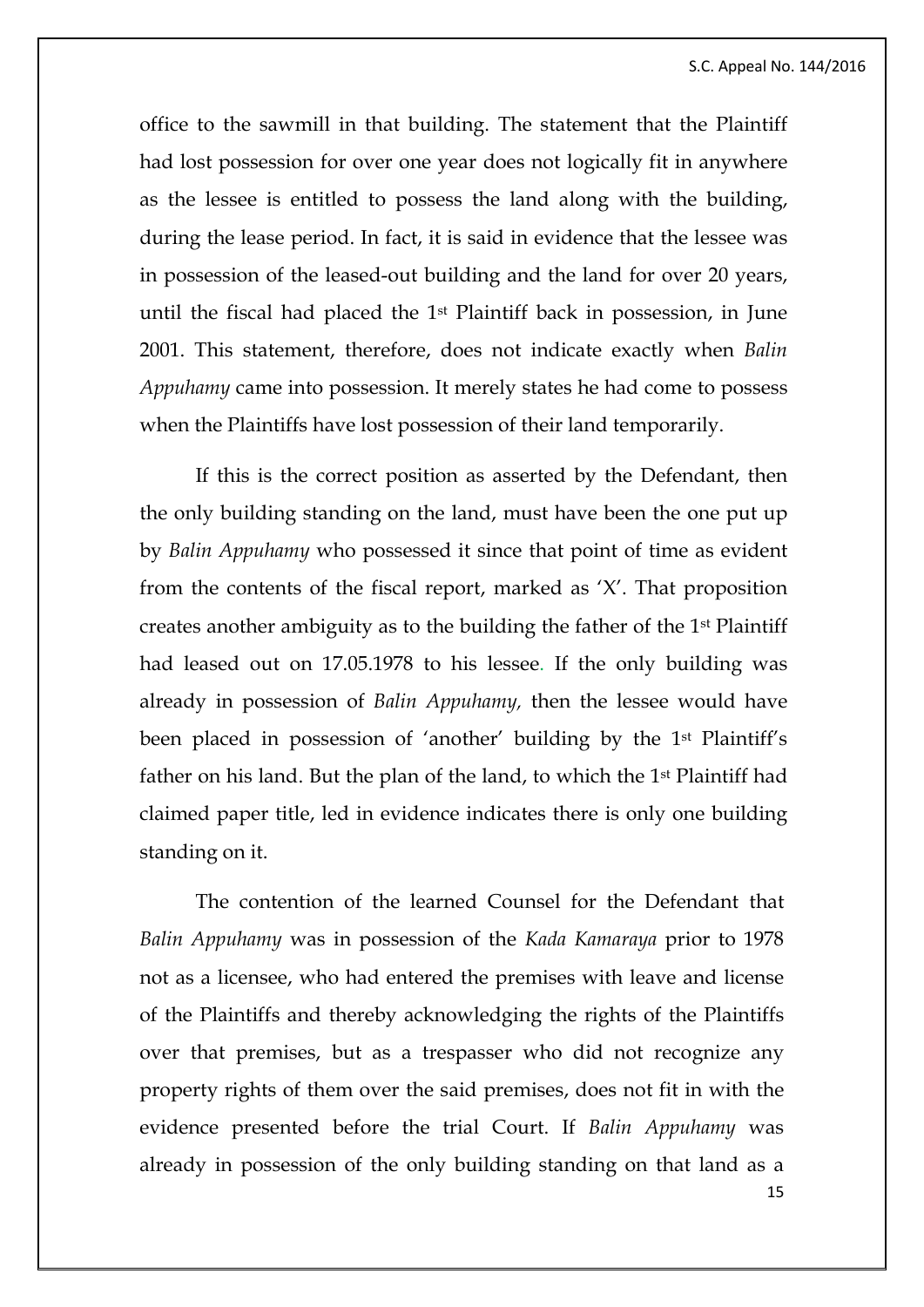trespasser prior to 1978, then why did he allow the lessee, who acknowledged the title of Plaintiffs, to have his office in the same building?

All these factors favour an inference that *Balin Appuhamy's*  construction of the *Kada Kamaraya,* and occupying it since its construction, is clearly a subsequent event to the leasing out the land described in schedule A of the plaint on 17.05.1978. However, despite the fact it was the Defendant's burden to establish the starting point of his adverse possession, absolutely no evidence was produced by him as to when did *Balin Appuhamy* come to occupy same. It is also relevant to note that the incoherent statement from the plaint was not put to the 2nd Plaintiff who gave evidence before the trial Court, by the Defendant, during her cross examination.

Once the issues are raised and accepted by Court, the parties must present evidence in relation to such issues, in assisting the trial Court to reach a determination in respect of each of them. The District Court will have its jurisdiction circumscribed only to determine the dispute, as presented before it by the parties through the issues and on the material presented before it, per *Pathmawathie v Jayasekare* (1997) 1 Sri L.R. 248. This Court, in *Hanaffi v Nallamma* (1998) 1 Sri L.R. 73 stated at p. 77, "*since the case is not tried on the pleadings, once issues are raised and accepted by the court the pleadings recede to the background. The Court of Appeal was in error in harking back to the pleadings …"*.

The Plaintiffs too had adopted to a similar strategy before the trial Court to fill out a significant gap in their case in challenging the claim of acquisition of prescriptive title, by introducing the position that *Balin Appuhamy* came into possess that part of the building due to actions of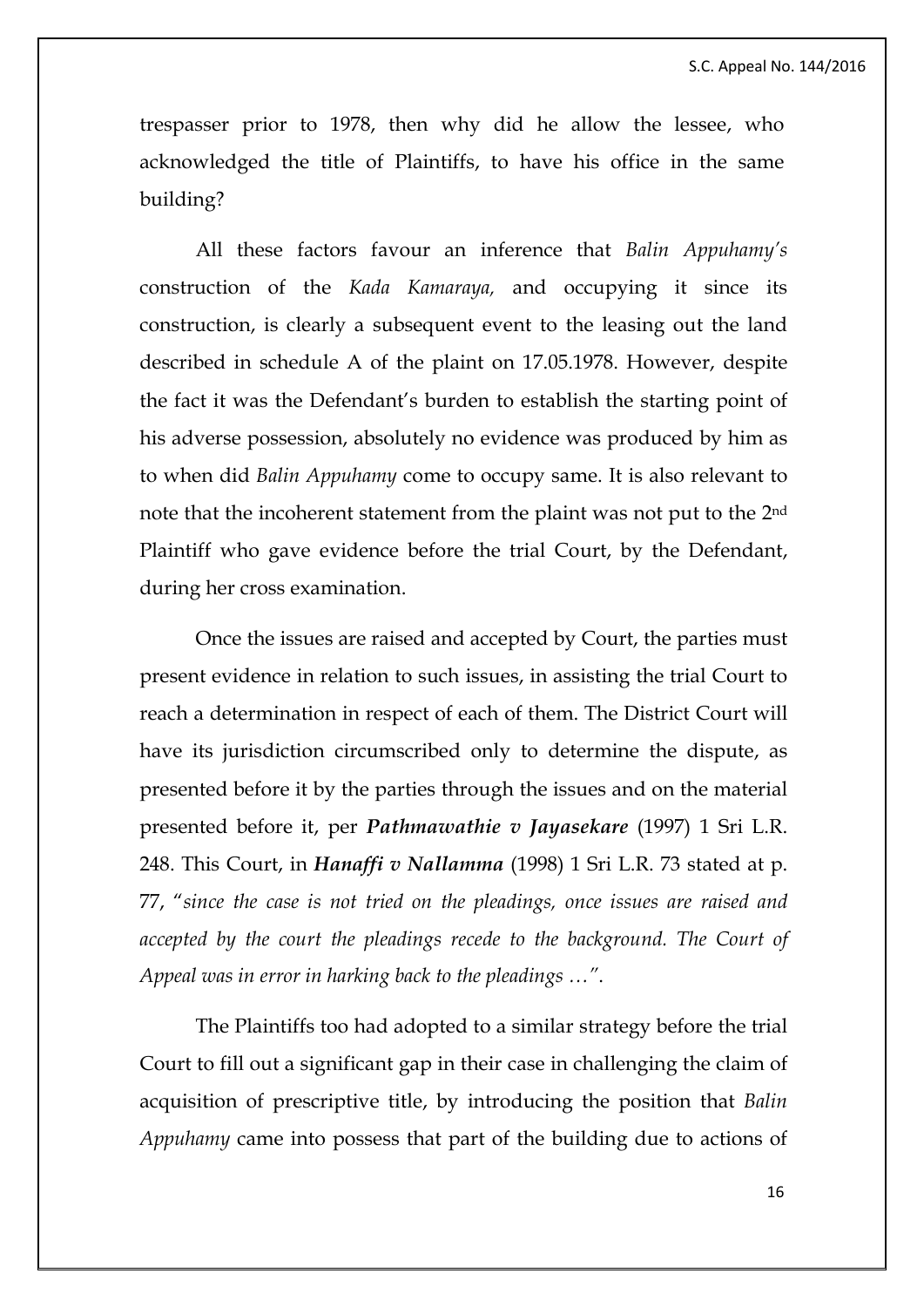the lessee, who had allowed him to occupy the building during the lease period, only through their written submissions tendered before that Court. Even if there was evidence to that effect, it will not fill the gap left by the Defendant in his failure to establish a starting point as there too was no mention of a starting point to the adverse possession.

The only evidence presented before the trial Court, touching on the circumstances under which *Balin Appuhamy* came to possess the part of the building, is from the said fiscal's report, in which the Court officer had noted down the explanation of the 1st Plaintiff as well as of the Defendant for not executing the writ on that part of the building. The Defendant relied on a particular segment of the fiscal report by marking it as V3a. The contents of this segment will be considered in greater detail at a later stage of this judgment. For the purpose of consideration of the area presently under review, it is relevant to note that both *Balin Appuhamy* and the 1st Plaintiff's father were dead when the 1st Plaintiff instituted the instant action. Owing to that reason there is no direct evidence presented through the witnesses who had personal knowledge of the circumstances under which the Defendant came into possess the *Kada Kamaraya* standing on the 1st Plaintiff's land. The contents of the fiscal report, being a contemporaneous official record as to the respective positions taken up by the parties, although based on hearsay material, were admitted as evidence in the trial before the Court and not disputed by either party as to its contents or to its reliability.

In that segment of the report V3a, it is indicated that the Defendant had claimed before the fiscal that his grandfather *Balin Appuhamy,* having constructed the building, was in its possession for over "50" years. Once more, the Defendant had not referred to any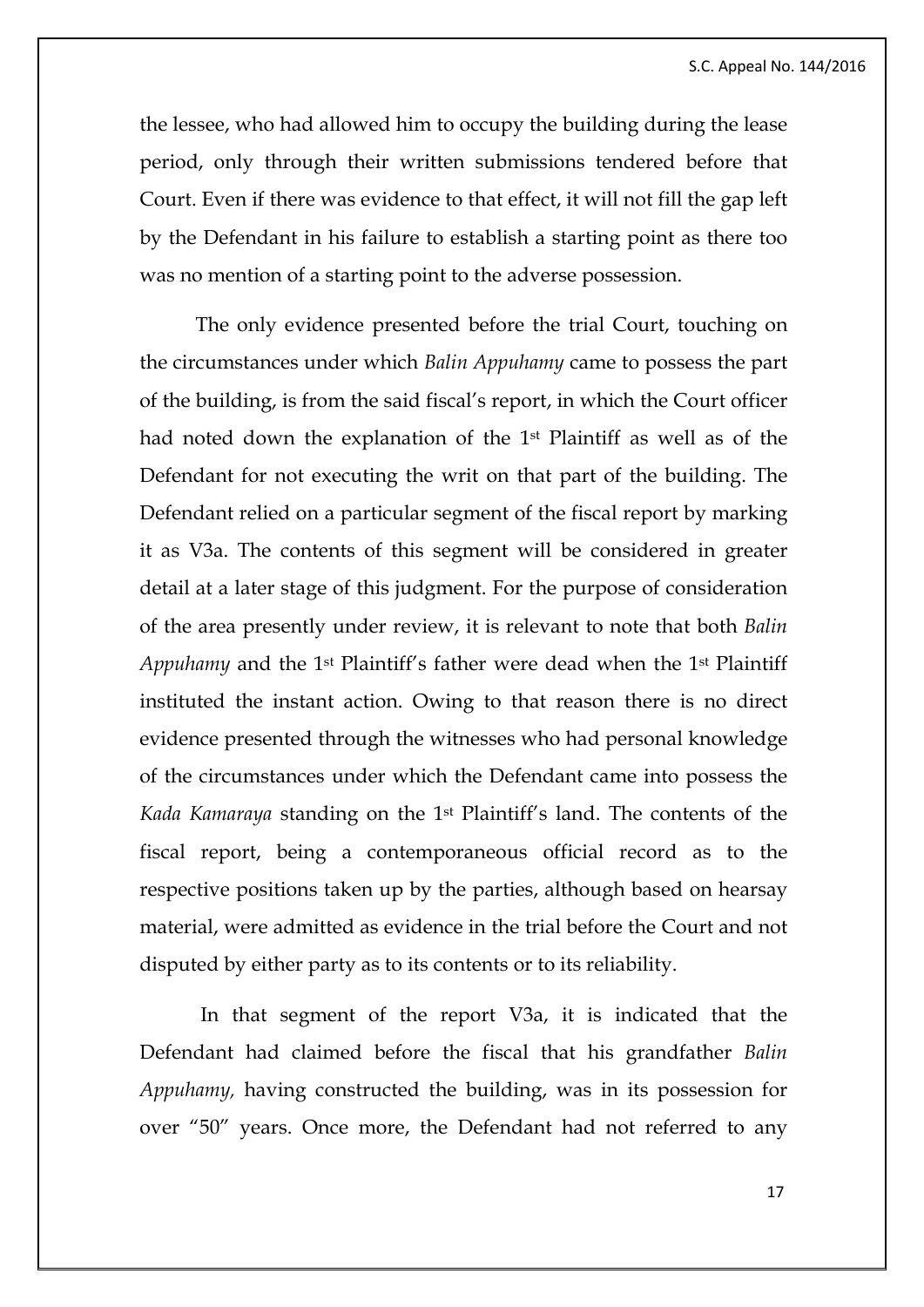starting point or explained exactly when and how *Balin Appuhamy* came into possess that part of the building, in answering the fiscal's query.

Clearly there are ample evidence before the trial Court, that the Defendant and his predecessor were in continuous possession of the part of the building they allegedly occupied since late-seventies. The *Grama Niladhari Somapala*, stated to Court that *Balin Appuhamy* had operated a grocery store in the disputed premises and have distributed food provisions under the Government sponsored food stamps scheme. Having called the said witness, the Defendant did not elicit the time of commencement of that business, the capacity in which *Balin Appuhamy*  operated that grocery store or whether there any official records as to its ownership.

Considering the available evidence, I am of the view that the Defendant, in his attempt to discharge the evidentiary burden as to the starting point of his adverse possession, has undoubtedly failed in that task, and cannot circumvent his failure by placing reliance on an averment in the plaint as the contents of the pleadings could not be taken as 'evidence' presented before Court. The failure of the Defendant to present evidence before the trial Court as to the starting point at which he had commenced his adverse possession is therefore fatal to his case, leaving his claim restricted to an instance of mere possession of the *Kada Kamaraya* for over a period of ten years, with no specific point of commencement of any adverse possession.

In addition to the proof of the starting point of the period of prescription, it was also incumbent upon the Defendant to establish that his possession for over ten years by a title adverse to or independent to that of the Plaintiff, as the section 3 of the Prescription Ordinance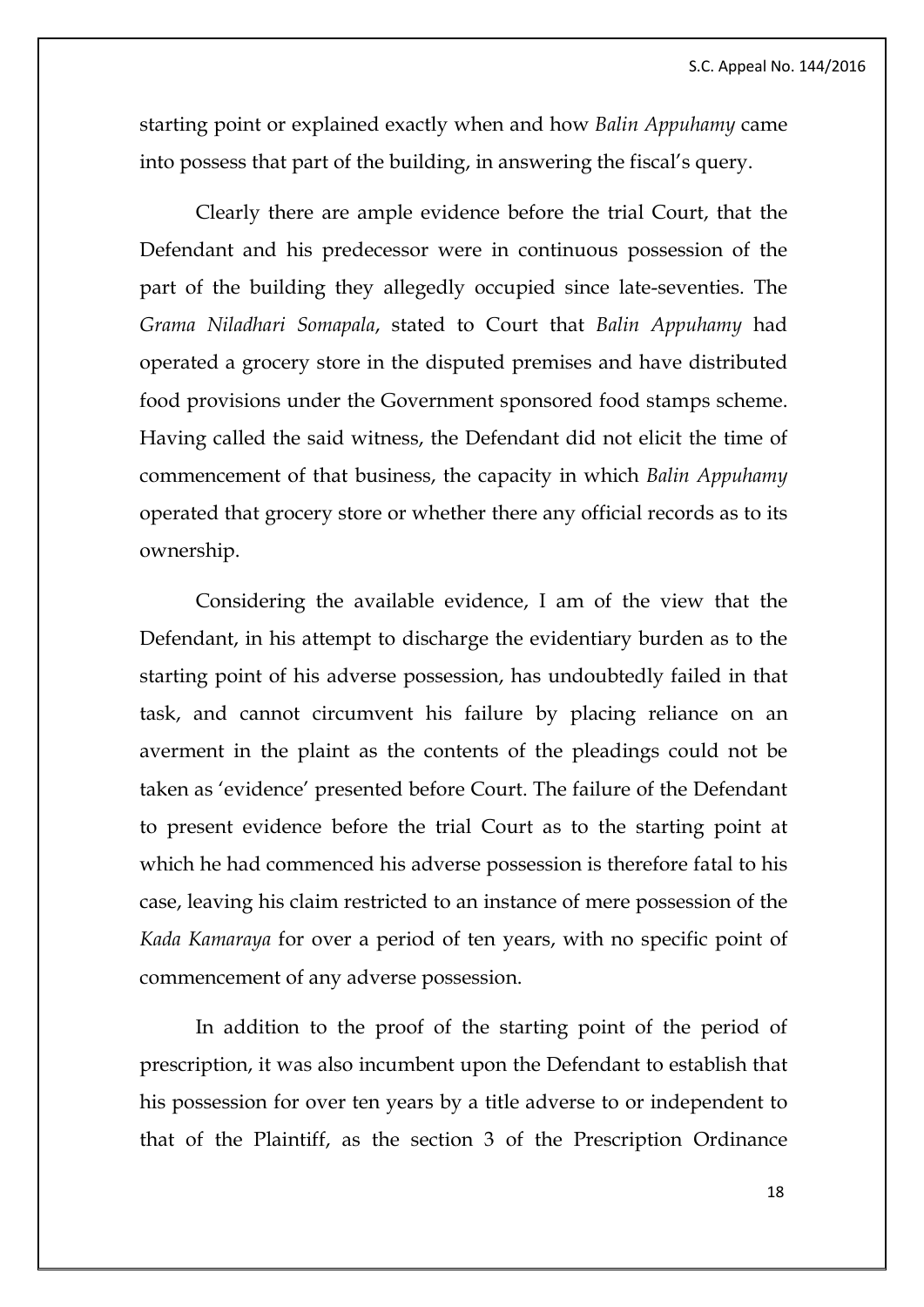imposes such a requirement, in proof of a claim of acquisition of prescriptive title.

It had been emphasized by the appellate Courts that, in a claim of acquisition of a prescriptive title under section 3 of the Prescription Ordinance, mode of proving such acquisition is by way of presenting cogent evidence with specific reference as to the nature of possession. The applicable law had clearly been laid down by this Court in *Sirajudeen v Abbas*(supra) where G.P.S. de Silva C.J., citing *Walter Pereira's* Laws of Ceylon, 2nd Edition, page 396, concurred with the learned author in stating that "*as regards the mode of proof of prescriptive possession, mere general statements of witnesses that the plaintiff possessed the*  land in dispute for a number of years exceeding the prescriptive period are not *evidence of the uninterrupted and adverse possession necessary to support a title by prescription*" and, citing the judgment of *Peynis v. Pedro* 3 SCC 125, added that "*it is necessary that the witnesses should speak to specific facts, and the question of possession has to be decided thereupon by Court*".

The only reliable evidence pointing to the nature of the possession of over that part of the building could be found contained in the said fiscal report, marked 'V3a' by the Defendant himself and his oral testimony on that incident. It indicates that when the fiscal had enquired from the Plaintiff as well as the Defendant as to the basis of the latter's possession of *Kada Kamaraya*, they have stated their respective positions to the Court official. The positions taken up by the two contesting parties at that point of time are the only available evidence in relation to the circumstances under which *Balin Appuhamy* came to possess the *Kada Kamaraya* and nature of the relationship he has had with the father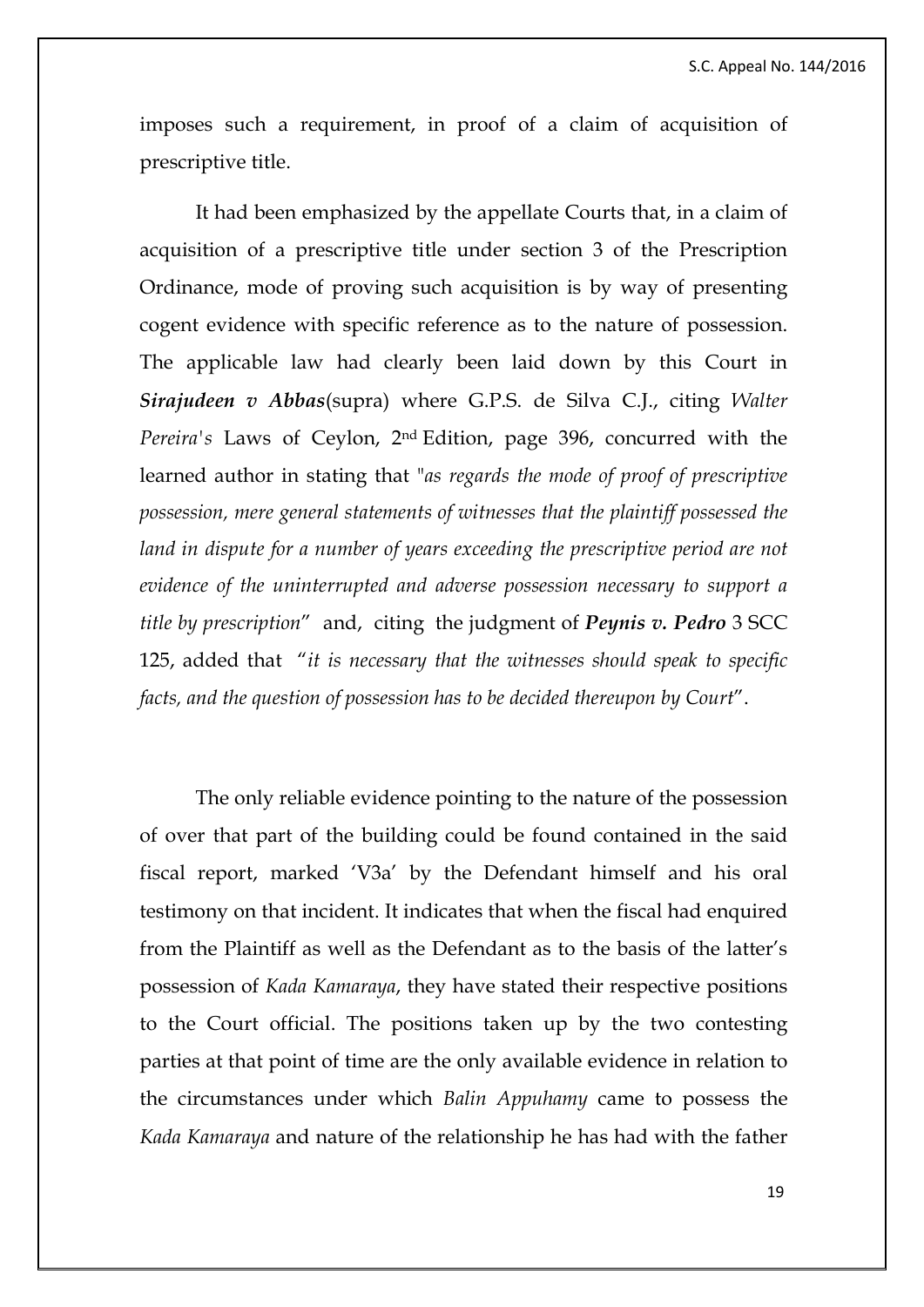of the 1st Plaintiff, the original owner of the land, long before the instant action was instituted.

The issuance of the writ of execution by the Court, was on the basis that the building standing on the land is in the possession of the overholding lessee *Karunatilleke,* in its entirety. The fiscal, during his first visit to the land had noted that the present Defendant too was in occupation of the building, but his possession is limited only to a part of the building. Anticipating a legal issue in execution of the writ in its existing form, the Court officer had thereafter sought further directions from trial Court, reporting back his observations, based on what the parties have claimed before him. It is in this context; that he had enquired from the Plaintiff and the present Defendant as to the reasons for the latter's possession of a part of the building.

The Defendant claimed that his grandfather *Balin Appuhamy* had constructed the building and occupied it for over 50 years, while the 1st Plaintiff asserted that his father too had financially contributed to the construction cost of the building. The Defendant, in his evidence before the trial Court referred to the enquiry made by the fiscal in the presence of *Sugathadasa,* the 1st Plaintiff. He stated that the 1st Plaintiff came along with the fiscal in executing the writ. When questioned by the fiscal, the 1st Plaintiff admitted that the building is possessed for over "50" years by *Balin Appuhamy.* He also added that his father had shared the construction cost of the *Kada Kamaraya* with *Balin Appuhamy.* The evidence of the Defendant varied with the contemporaneous record of the fiscal only as to the number of years of possession. It is undisputed that the other part of the building was in the possession of the overholding lessee.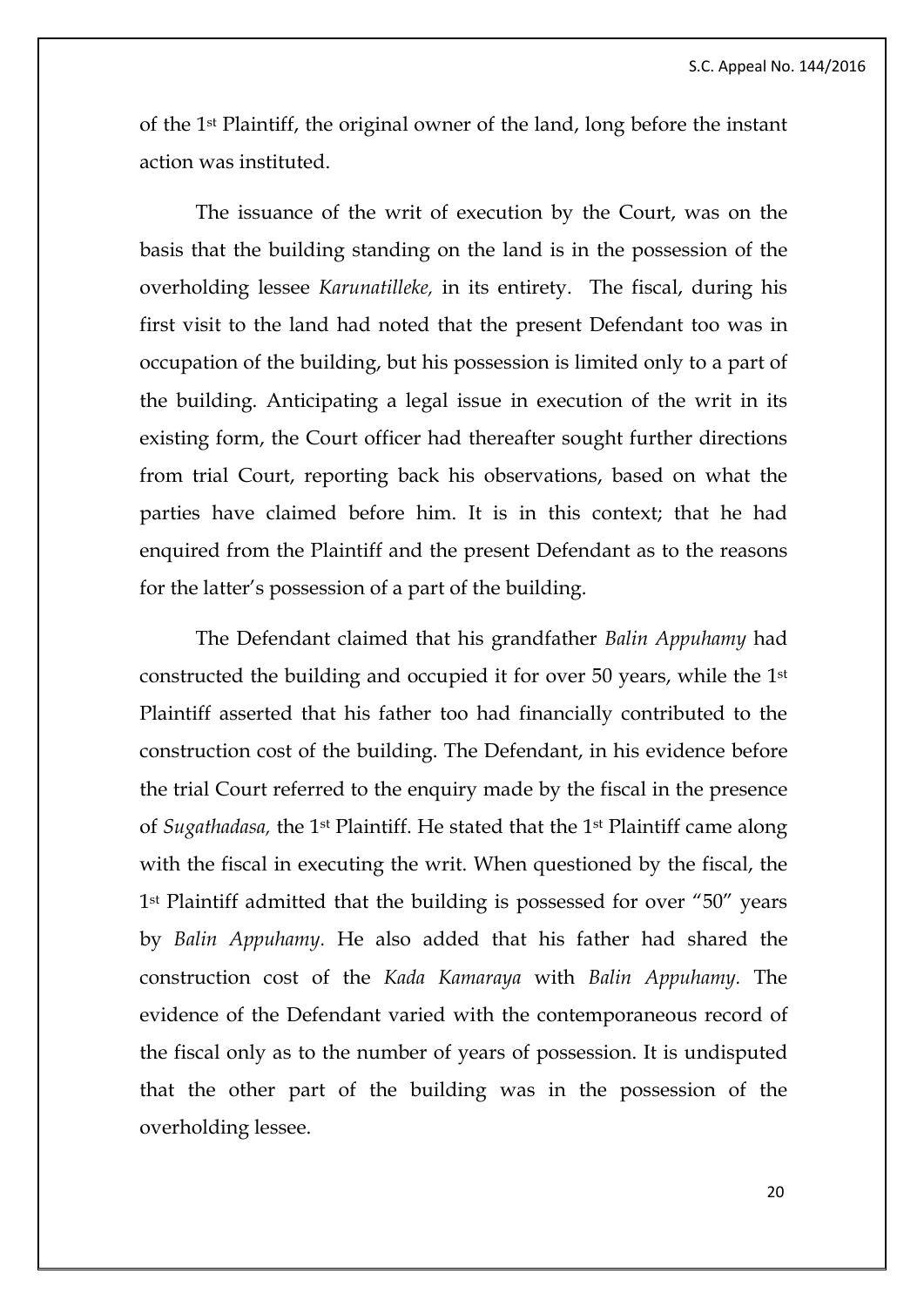It is important to note from that evidence that there was some form of agreement or an understanding existed between the Plaintiff's father and the Defendant's grandfather over the cost of construction of the building. Both parties admittedly have contributed towards the construction cost of the building that had been put up on the 1st Plaintiff's land. Whether the construction was in relation only to an addition made to an already existing building or to a partition of an already constructed building is not clarified by the Defendant. But the fact that the Plaintiff's father's contribution towards construction cost of the *Kada Kamaraya* is clearly admitted by the Defendant.

This factual position is indicative of the Defendant conceding to the right of the 1st Plaintiff over his land and to the building constructed over it. The Defendant never claimed acquisition of prescriptive title over the land, when the Court official made enquiries in executing the writ. It is therefore clear that when *Balin Appuhamy* had accepted an unspecified part of the construction cost of *Kada Kamaraya* from the 1st Plaintiff's father, the former had conceded to the latter's rights over the land and the *Kada Kamaraya*. The Defendant, however, in his evidence said that his grandfather constructed the building on his own land, and thereby contradicted his own statement to the fiscal.

Therefore, it is clear that *Balin Appuhamy,* when moving into the building he claims to have constructed over the 1st Plaintiff's land, had conceded to the rights of the Plaintiffs and occupied it under the 1st Plaintiff's father and thus assumed a subordinate character in possessing the said *Kada Kamaraya*. If that in fact the case is then the Defendant must, in the alternative, establish at which point that he had emerged from that subordinate character, which could be referable to an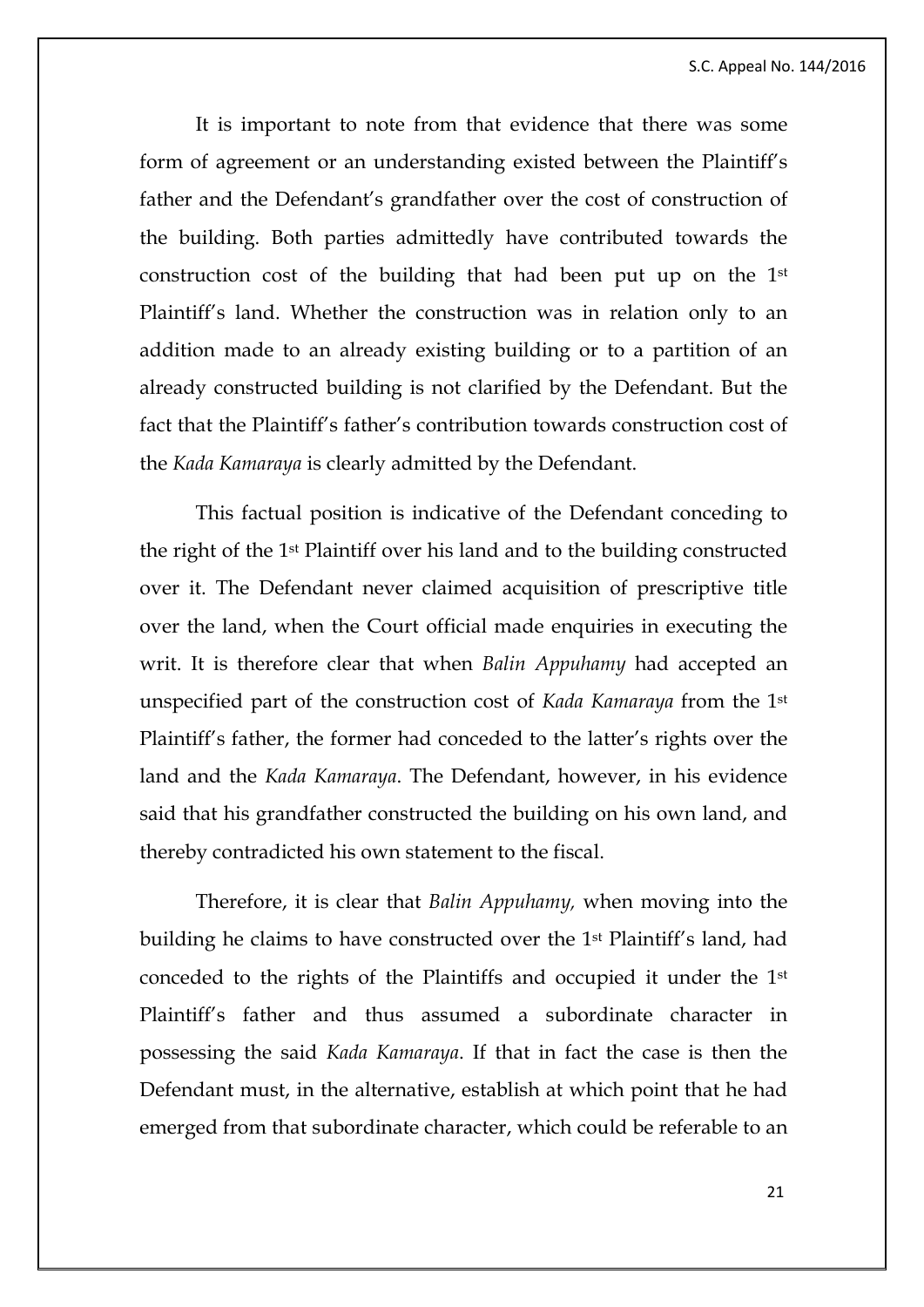act of ouster for he must possess the property by a title adverse to or independent of that of the Plaintiffs.

In *Seeman v David* (2000) 3 Sri L.R. 23, at p.26, it had been stated that:

> "*it is well settled law that a person who entered property in a subordinate character cannot claim prescriptive rights till he changes his character by an overt act. He is not entitled to do so by forming a secret intention unaccompanied by an act of ouster. The proof of adverse possession is a condition precedent to the claim for prescriptive rights*".

It is the Defendant's evidence that his grandfather was in possession of that part of the building since its construction and only in November 1983, *Balin* had rented it out to one *Lionel Ekanayake* for a period of five years said to be on a notarially executed document, before the execution of the said deed of gift in his favour in the year 1987. However, in this instance too the Defendant did not produce any document in support of that claim, nor this position was ever put to the 2nd Plaintiff who gave evidence before the trial Court. The 2nd Plaintiff, in her evidence stated that she was unaware of the reason for exclusion of the Defendant from the execution of the writ. She also learnt that *Balin Appuhamy,* who was in possession of the building, had fraudulently executed a deed at a subsequent stage, a position the Defendant himself conceded to during his evidence.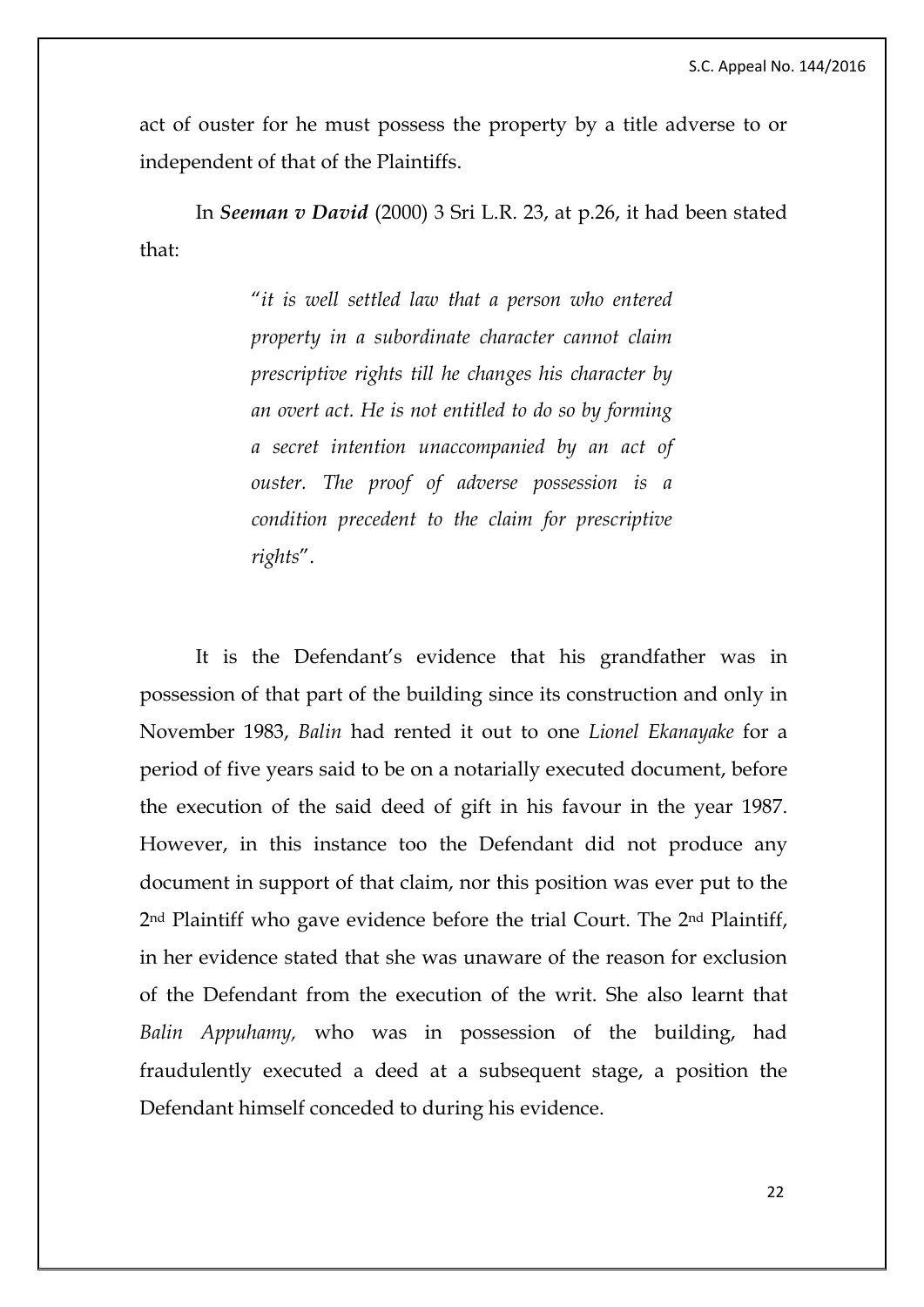S.C. Appeal No. 144/2016

It is significant to note that the Defendant never claimed that he did not pay any rent to the Plaintiffs during his evidence. This is an important aspect of the Defendant's case in establishing adverse possession. It was for him to establish that he never paid any rent from the day he came into possession, if he was to be considered as a trespasser as his Counsel contends. Strangely, the Defendant was totally silent on that important aspect during the trial, having had the opportunity to say so.

The Defendant also admitted that neither him nor *Balin Appuhamy*  paid any assessment rates to the local authority in respect of the building at any point of time. On the other hand, the Plaintiffs had tendered proof of payment of assessment rates but did not clearly establish that they were paid in respect of the premises in dispute. The witness from the local authority however, denied the fact that the disputed premises was given the assessment number 146 as the Defendant suggested. Countering the claim of the Defendant, the Plaintiffs have led evidence in support of a complaint made by them to the Government Agent in September 1993, regarding illegal felling of trees by the lessee.

The Defendant, in support of his claim of prescription, relied heavily on the finding of the trial Court that he was in possession of the disputed building for a 'long period' of time. However, the trial Court, as pointed out by the learned President's Counsel, opted to answer the issue Nos. 12 and 13 raised on the point as "does not arise" since the matter is *Res Judicata* among the parties. At most, the findings of the trial Court only support the Defendant's case to the extent that he was in possession of the building for well over the requisite time period of ten years.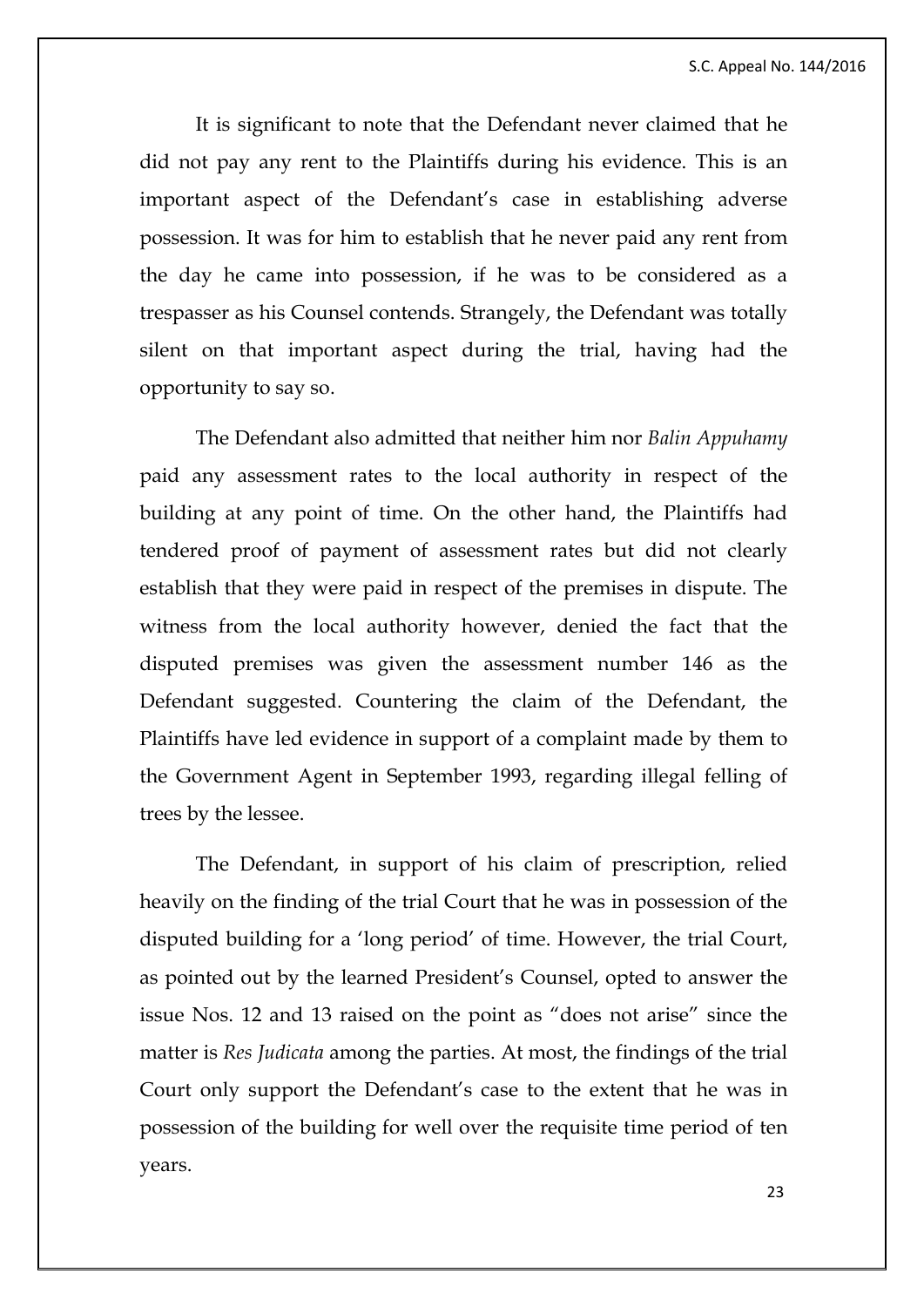However, the mere fact of long possession does not qualify any person to claim prescriptive title under section 3 of the Prescription Ordinance. Having come into possession of an immovable property under a subordinate capacity, a person could subsequently acquire prescriptive title to an immovable property by changing the character of his possession by an overt act of ouster. It had already been laid down in *Sirajudeen v Abbas* (supra) that *"…what needs to be stressed is that the fact of occupation alone would not suffice to satisfy the provisions of section 3 of the Prescription Ordinance. One of the essential elements of the plea of prescriptive title as provided for in section 3 of the Prescription Ordinance is proof of possession by a title adverse to or independent of that of the claimant or plaintiff*". Sharvananda J, as he was then, stated in *de Silva v Commissioner General of Inland Revenue (1973)* 80 N.L.R. 292 stated at p.295 that;

> *"The principle of law is well established that a person who bases his title in adverse possession must show by clear and unequivocal evidence that his possession was hostile to the real owner and amounted to a denial of his title to the property claimed. In order to constitute adverse possession, the possession must be in denial of the title of the true owner. The acts of the person in possession should be irreconcilable with the rights of the true owner; the person in possession must claim to be so as of right as against the true owner."*

24 In *Solomon Dias v William Singho & Others* (2015) 1 Sri L.R. 277, Gooneratne J stated at 286 that "… *mere possession for a period of time cannot give rise to a plea of ouster"*. The resultant position is there was no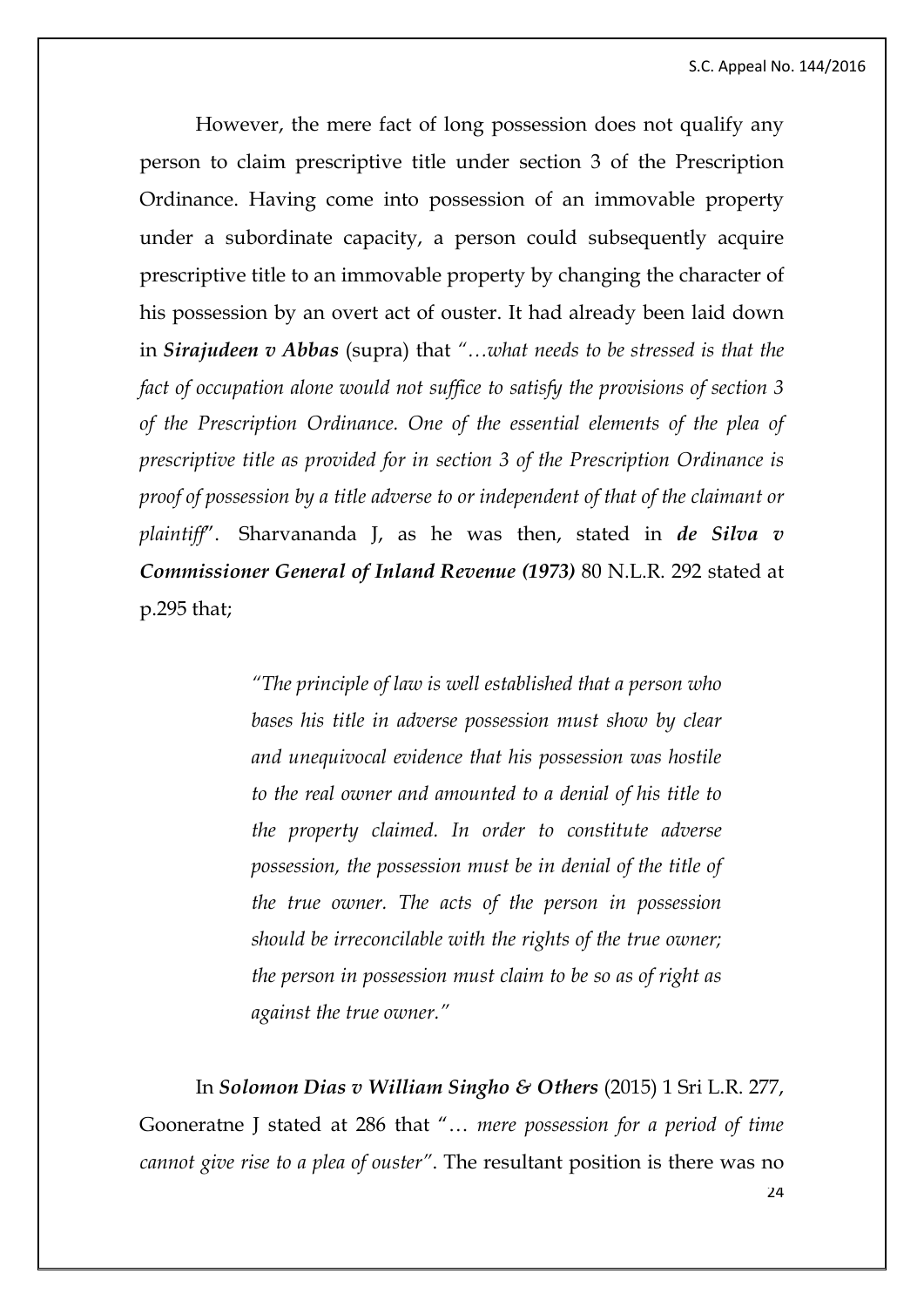acceptable evidence presented by the Defendant establishing an overt act of ouster.

In view of the contention advanced by the learned President's Counsel for the Plaintiffs that, if at all what *Balin Appuhamy* had conveyed to the Defendant is his 'right' over the possession of the building only and therefore he is not entitled to acquire prescriptive title to it as his claim in the trial Court was only regard to a room of a building and not with regard to a land it stood on, it is necessary to consider the question of law that had been formulated on that premise, at this stage of the judgment.

Learned Counsel for the Defendant sought to counter that contention by stating that in terms of section 3 of the Prescription Ordinance not only lands but immovable properties are also made subject to acquisition of rights by prescription.

It could well be that the learned President's Counsel relied on the dicta of Drieberg J in *Samaranayake v. Mendoris (1928)* 30 N L R 203, in presenting his contention on this point. In that judgment, Drieberg J, quoted the following passage from The Digest, XLVI., 1, 12 (Monroe's Translation) where the underlying law had been stated clearly. It stated "*where a man builds on another man's ground with his own materials, the building becomes the property of the person who owns the soil itself, and, if the' former knew that the ground was another's, he is regarded as having lost the ownership of the materials of his own free will; consequently, even if the building should be demolished, he has no good right of action to recover the materials*".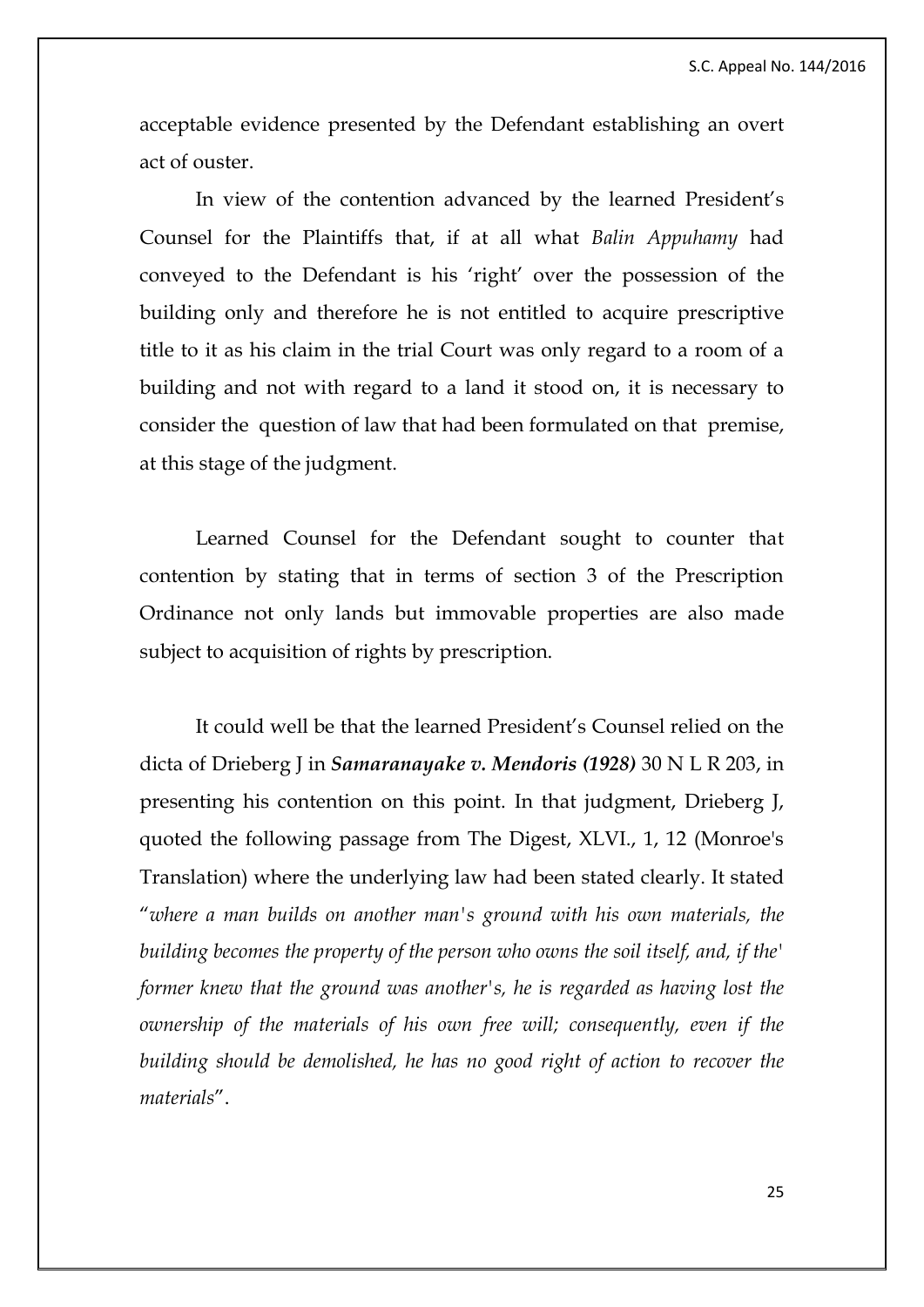Sansoni J, as he was then, in *Kangaratnam v Suppiah (1957)* 61 NLR 282, following the dicta of Drieberg J in *Samaranayake v. Mendoris* (ibid), stated that "*it is clear beyond doubt that our law does not recognize the ownership of a building apart from the land on which it stands*". In this context, it is relevant to mention here that the changes in the contemporary socio-economic considerations have made inroads to the said common law principle, referred to in *Samaranayake v. Mendoris,* with the subsequent enactment of Condominium Property Act No. 12 of 1970, which was subsequently replaced by Apartment Ownership Law No. 22 of 1973 as amended.

It is correctly pointed out by the learned Counsel for the Defendant that section 3 of the Prescription Ordinance refers to *"lands or immovable property*" and the *Kada Kamaraya* containing of *747* square feet is clearly be taken as an item of immovable property. In his answer the Defendant had taken up the position in paragraph 3 that on the deed No. 12182 he has become the 'owner' of both the building as well as the land on which it stood. In paragraph 4, he states that he and his predecessor *Balin Appuhamy* had possessed the *Kada Kamaraya* for over 10 years prior to the institution of action, a position he maintained before the trial Court as well.

Learned Counsel for the Defendant, having referred to the inclusion of "immovable property" in section 3 of the Prescription Ordinance, did not elaborate any further in his submissions as to the failure to produce the said deed of gift before the trial Court, in support of his claim of acquisition of prescriptive title to the land.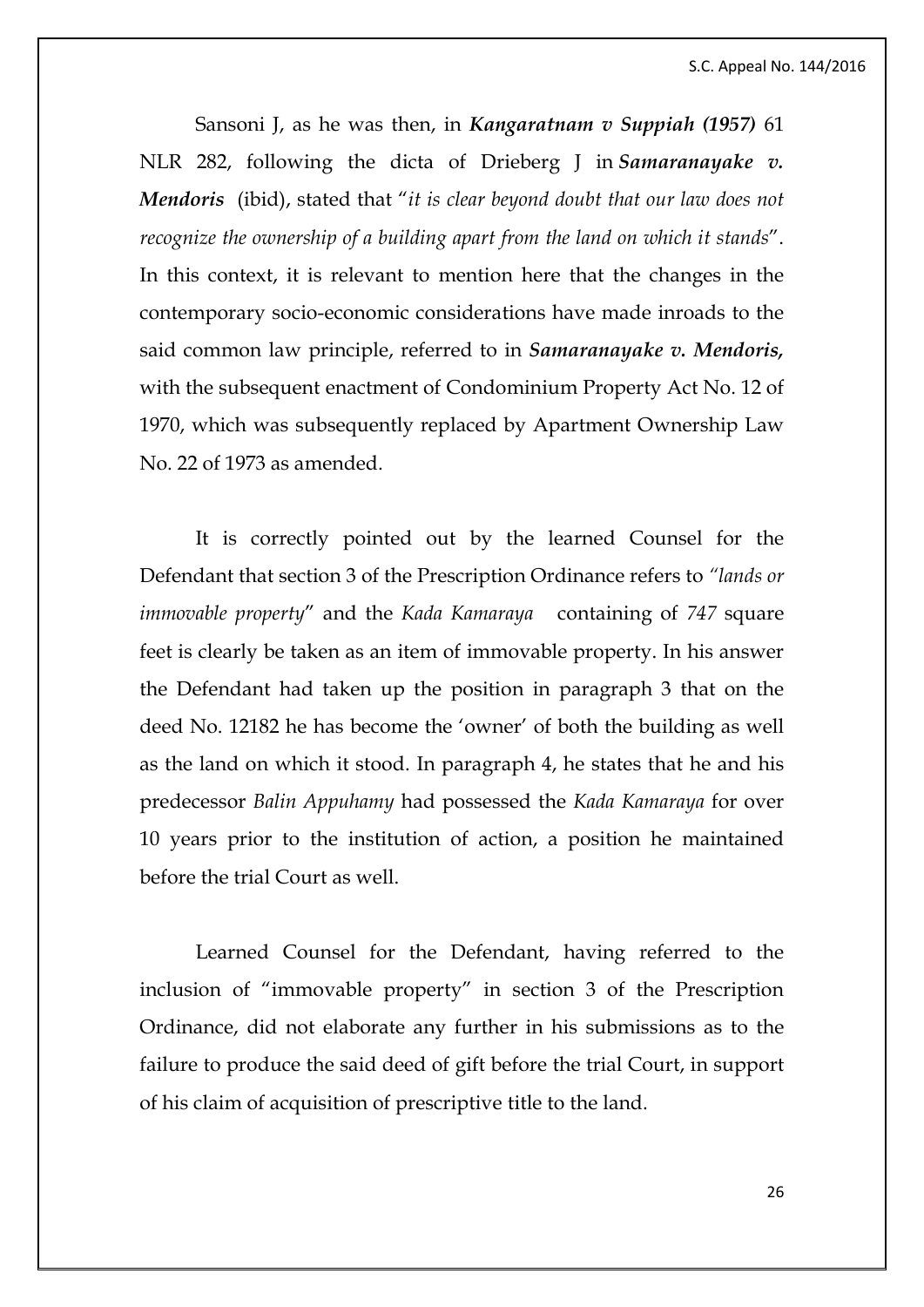S.C. Appeal No. 144/2016

Both parties have contributed towards the cost of the building, although the individual share of each party is not known. *Balin Appuhamy* had accepted the 1st Plaintiff's father's contribution both in monetary terms as well as by providing a plot of land to build on. The Defendant did not make a claim to the land in the presence of the fiscal. The evidence available before the trial Court clearly points to the reasonable inference that the Plaintiff's father, having allowed *Balin Appuhamy* to build over his land and by sharing the cost of construction, had thereby become a co-owner of the building.

The above factual position was revisited once more, in order to consider them in the light of another important principle of law. The factual position referred to above, seemed of an instance where the principle of *jus superficiarium* applies. In *Ahamadu Natchia v Muhamadu Natchia (1905)* 8 NLR 330, Layards CJ stated the applicable principle in *jus superficiarium* as follows:

> *"The ownership of a house apart from the site on which it stands is well known to our law. It is called the right of superficies. The jus superficiarium is the right which a person has to a building standing on another's ground. It cannot be termed full ownership, for no one can be legally full owner of a building who has not the ownership of the soil. It is the right to build on the soil and to hold and use the building so erected, until such time as the owner of the soil tenders the value of the building, if the amount to be paid has not been previously agreed upon. The right is acquired and lost like immovable property and is even presumed to be granted when the owner of the ground*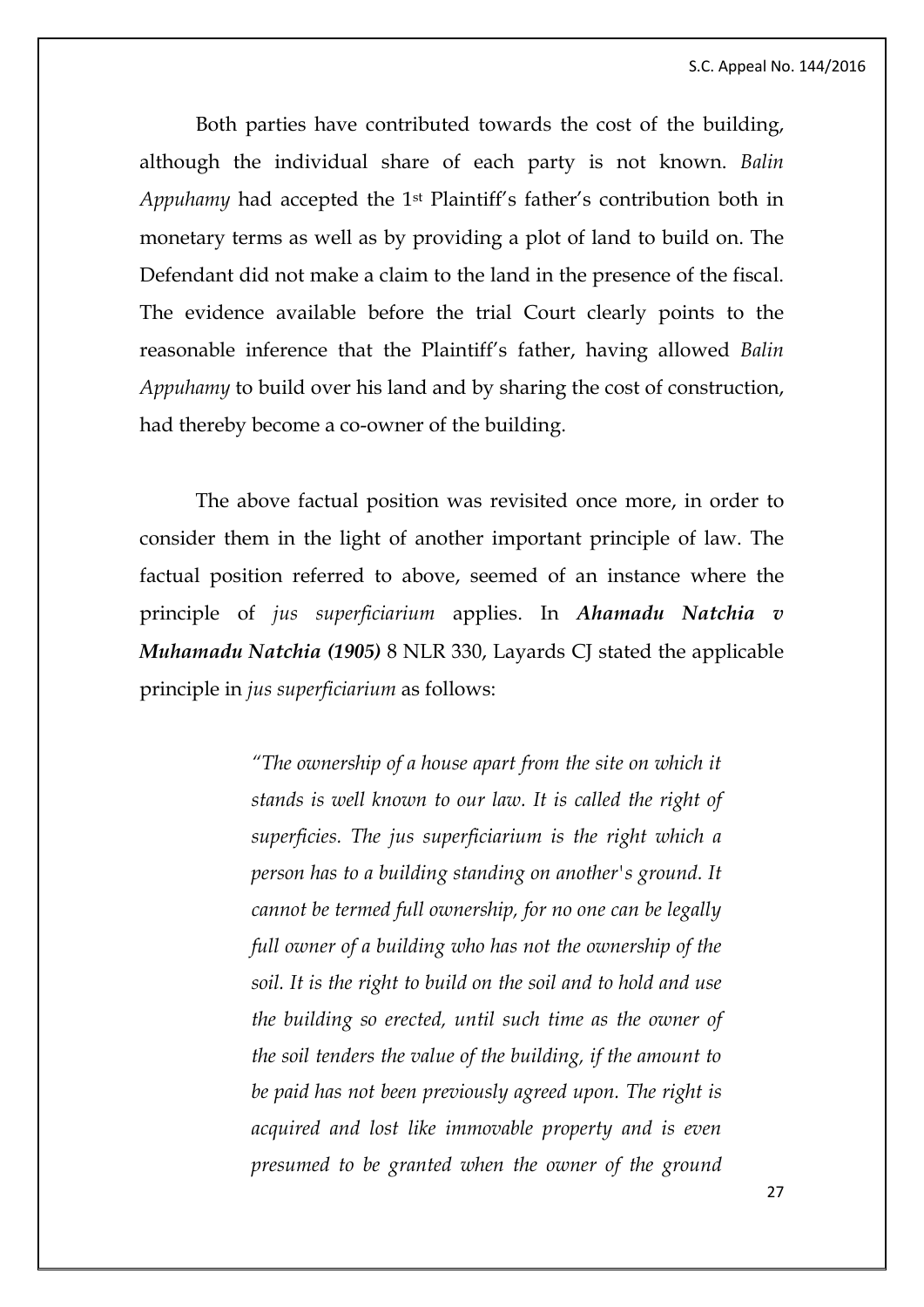$20$ 

*permits another to build thereupon. The right can be alienated, and consequently there can be no doubt of its passing to the heirs of the original owner of the right (Grot. 2, 46, 9, 10, and 11).*

In determining the appeal upon a retiral, *Muhamadu Natchia v Ahamadu Natchia (1906)* 9 NLR 331, Lascelles ACJ thought it fit to emphasise that an agreement between the landowner and the person who acquires the right is the foundation of the right under *jus superficiarium*. His Lordship strongly recommended adopting a cautious approach in situations where this principle of law applies since "*… claims to a right of 'superficies' should not be allowed unless the agreement between the parties is clearly demonstrated. To sanction laxity of proof in this respect would be to expose proprietors of house property to serious danger from claimants alleging that some former owner has permitted them or their ancestors to build on his land*." It has been held by *Gratian* J in *Samarasekera v Munasinghe (1954)* 55 NLR 558, that the servitude of *jus superficiarum* could "… *also be acquired by prescription where a person who, in appropriate circumstances, has erected a building on another's land and has without interference by the soil-owner exclusively enjoyed the use and enjoyment of it as a superficiary for the requisite period of ten years*". His Lordship had further clarified such acquisitions on prescription are confined to the servitude, and not to soil-rights.

Their Lordships of the Privy Council, in the judgment of *Suppiah v Kanagaratnam (1960)* 61 NLR 553, were in "*complete agreement*" with the principles of law that had been enunciated in the judgments of *Samaranayaka v Mendoris* (supra) and *Kangaratnam v Suppiah* (supra), and quoted the section reproduced below from Grotius, contained in Book II of his Jurisprudence of Holland at Ch. 46, sections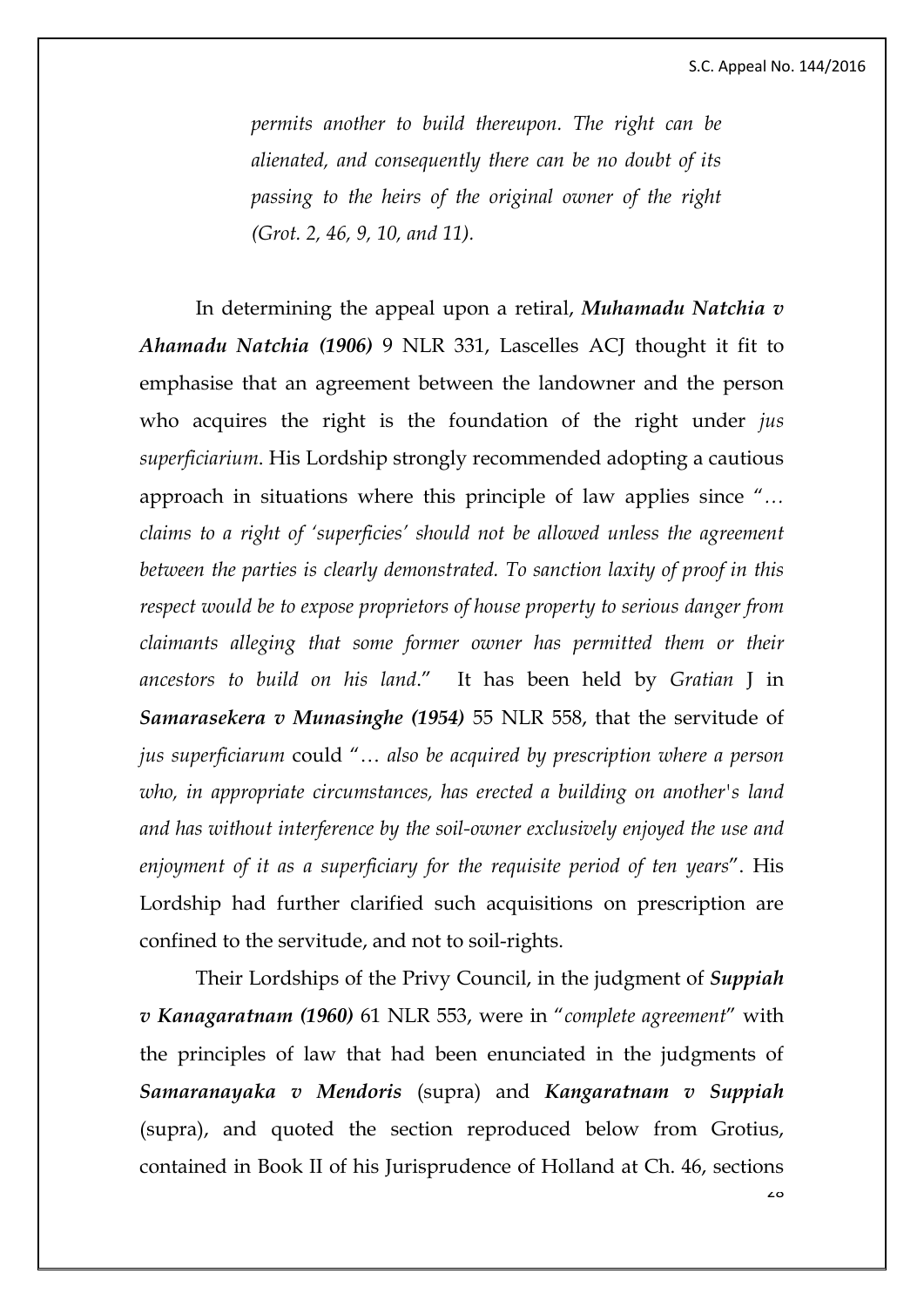8-10 (as translated by Professor Lee at page 279 of Volume 1 of his translation of Grotius).

- "*8. The right of superficies is the right which a man has to a building standing upon another man's ground.*
- *9. This right is not full ownership, because in law no one can be full owner of the building if he is not at the same time owner of the ground: but it is the right of building upon the site, and of retaining and using the building until the ground-owner pays the value of the building or an agreed sum.*
- *10. This right is acquired and lost like immovable property: and is understood to be effectively granted when the owner of the soil allows anyone to build upon it*."

Their Lordships, in referring to the pleadings before them, observed that "*It is difficult to suppose that anyone reading these pleadings and the issues framed thereon would infer that the plaintiff at the trial was going to endeavour to establish a right to a jus superficiarium as against the defendant in his capacity as lessee under a lease for 20 years. This right in Roman Dutch law, which seems but rarely to have arisen for consideration in the Courts of Ceylon and as to the nature of which it is necessary to refer to the ancient jurists, is nowhere mentioned in the pleadings or issues*."

In the instant appeal too, the Defendant did not present a claim of prescriptive title to the disputed building by placing reliance on the principle of *jus superficiarium* before the trial Court but was content with presenting purely a claim of acquisition of prescriptive title upon possession of the building and the land under it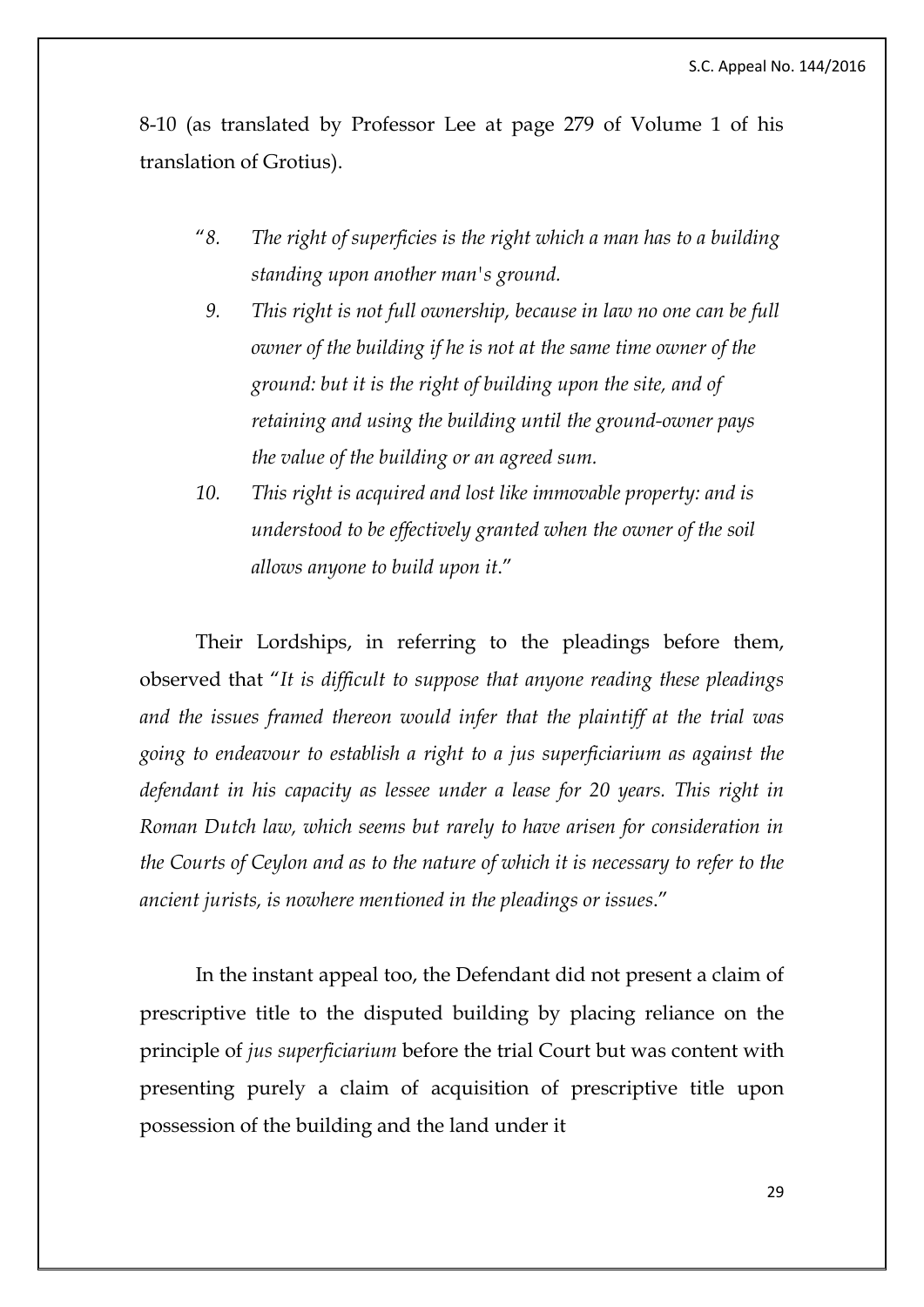These principles of law, although relevant to the consideration of the consequential question of law formulated by the 1st and 2nd Plaintiffs, have no application to the question of law formulated by the Defendant. The High Court of Civil Appeal had considered the challenges mounted by the Defendant to the paper title of the Plaintiffs by claiming acquisition of prescriptive title by suggesting issue Nos. 12 and 13 and decided that the Defendant had failed to establish either of these two issues by presenting evidence. In answering the issue No. 12 against the Defendant, the High Court stated that he had failed to prove the very deed on which he claimed title to the land where the disputed building stands. Issue No. 13 too had been answered by the High Court of Civil Appeal on the basis that the Defendant did not prove the alleged acquisition of prescriptive title, either by *Balin Appuhamy* or by tacking on to the period of possession under *Balin Appuhamy* to that of his own.

The Defendant's complaint was the High Court of Civil Appeal had failed to consider his case that had been presented before the trial Court on the lines that had been argued before this Court by the learned Counsel. The High Court of Civil Appeal decided issue No. 12 in the negative primarily due to non-production of the deed of gift No. 12182 before the trial Court. The Defendant had admittedly relied on the said deed in support of his claim to the land by raising issue No. 12 over it at the commencement of the trial, and therefore it was incumbent upon him to establish the very basis on which he claim title to the land covered under the *Kada Kamaraya,* by proving due execution of the said deed, under section 68 of the Evidence Ordinance. During the trial before the District Court, the Defendant was called by the Plaintiff as a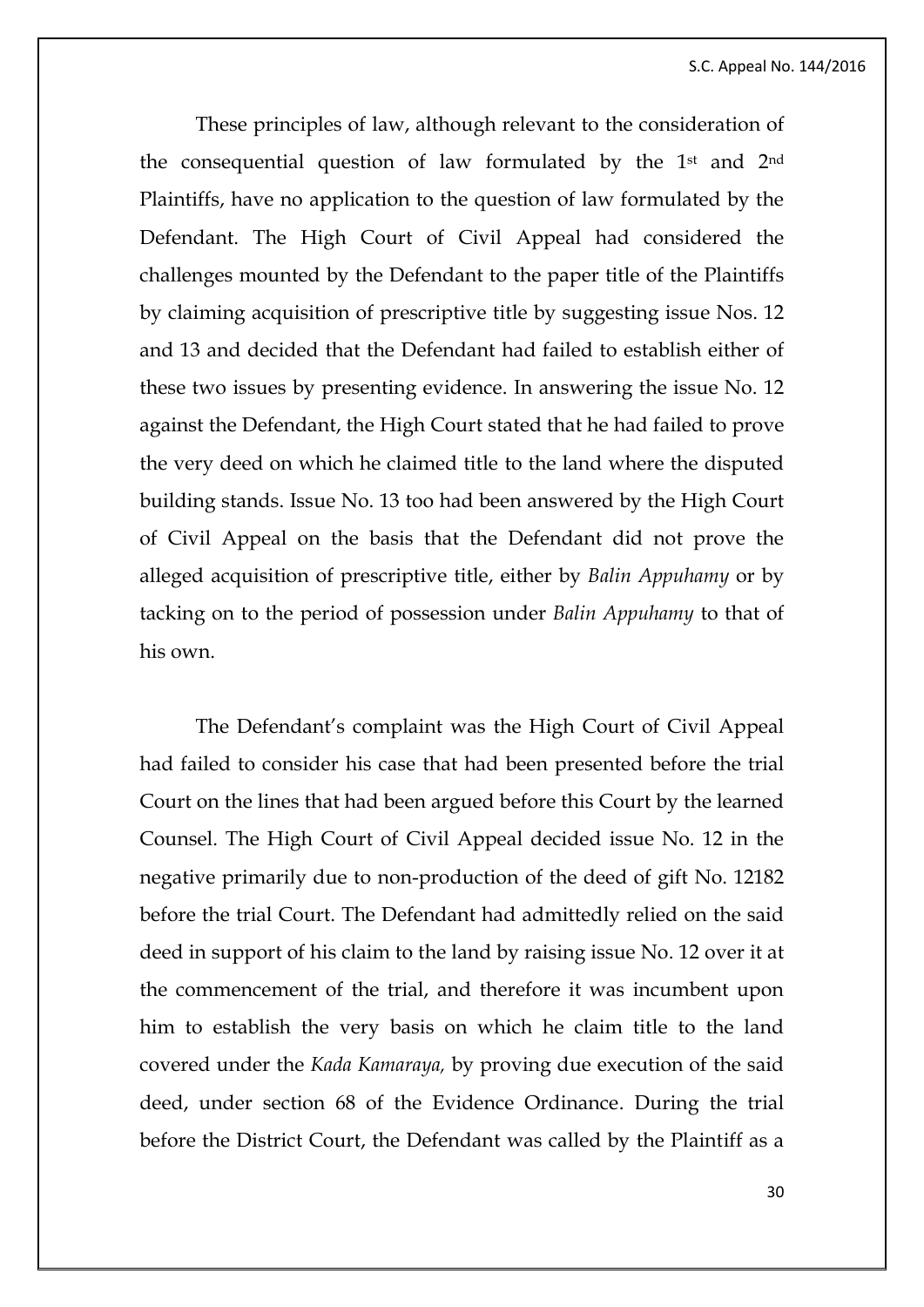witness during his case. During his examination in chief, said deed was marked as P14. The Defendant then conceded to the position put to him by the Plaintiff that it is a fraudulent deed, an allegation already made by the 2nd Plaintiff, in her evidence. The appeal brief contained a copy of the said Deed of Gift (at p. 246). Having placed reliance on it by making specific reference to it during his evidence by marking it as P14, the Defendant nonetheless withheld its production to Court and did not lead evidence of its due execution. The copy of the deed bears marking given to it 'P14', but the absence of the initials of the trial Judge on it seems to suggest that it had not been produced before Court and thereby abandoning his claim based on the said deed.

It has already been referred to earlier on in this judgment that the High Court of Civil Appeal did consider the issue Nos. 12 and 13 of the Defendant and answered them as "not proved". I have carefully reevaluated the evidence placed before the trial Court in its totality and of the firm view that the appellate Court had correctly answered the said two issues. Despite the fact that there was evidence that the Defendant was in possession of the disputed part of the building since late seventies until the institution of the instant action in February 2003, he had starved his case of any evidence, either in relation to the starting point of adverse possession or in relation to the point at which the permissive possession was changed to that of an adverse possession, by proof of an overt act of ouster. Thus, it is amply clear that the High Court of Civil Appeal had more than one reason to answer the issue Nos. 12 and 13 in the negative as they remain unproved.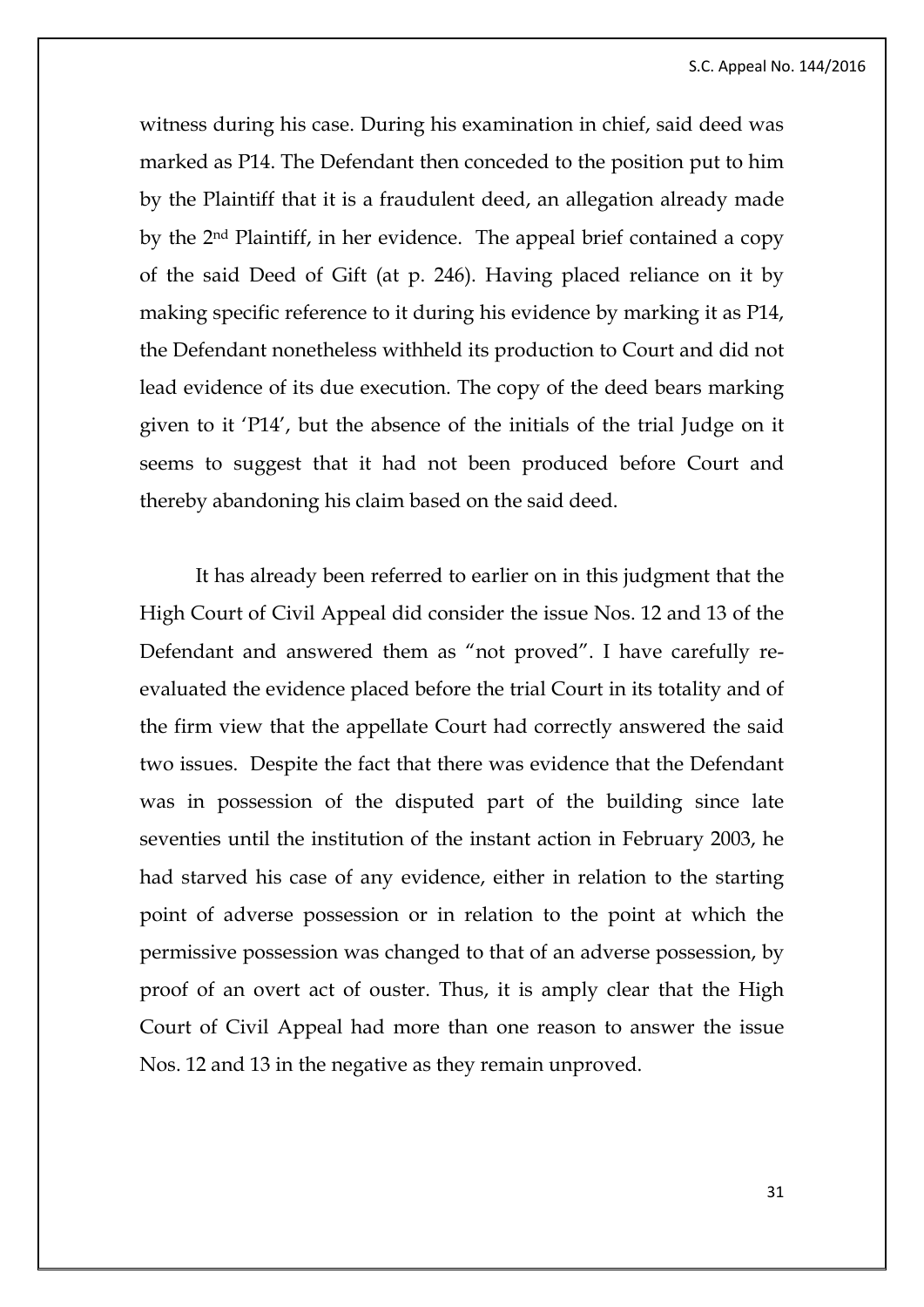It is appropriate to consider the remaining two questions of law, as formulated by the 1st and 2nd Plaintiffs as consequential issues of law, I part with this judgment.

With the dismissal of the Plaintiffs' action on the basis of *Res Judicata* by the trial Court, he had preferred an appeal to the High Court of Civil Appeal challenging the said dismissal. One of the grounds on which the Plaintiffs relied on in support of their appeal was that the trial Court had erroneously determined that the Defendant was in possession of the building for a long time either legally or illegally. The Plaintiffs have mounted a challenge on that conclusion reached by the trial Court on the footing that the trial Court had failed to consider the basis on which the Defendant was in possession. The Defendant's position is that he was in long possession of the building and therefore had prescribed to its ownership. Clearly, in view of these considerations, the acquisition of prescriptive title had been very much an issue before the High Court of Civil Appeal. The appellate Court had accordingly pronounced its determination on those issues concerning prescription after due consideration.

The Defendant sought leave to appeal against the judgment of the High Court of Civil Appeal and after hearing Counsel, this Court granted leave to consider the question whether the Provincial High Court of Civil Appeal err in failing to consider the prescriptive title of the Defendant and his grandfather *Balin Appuhamy*?

Thus, the claim of acquisition of prescriptive title by the Defendant through his grandfather *Balin Appuhamy* had become the core issue of this appeal. Its consideration is necessitated by the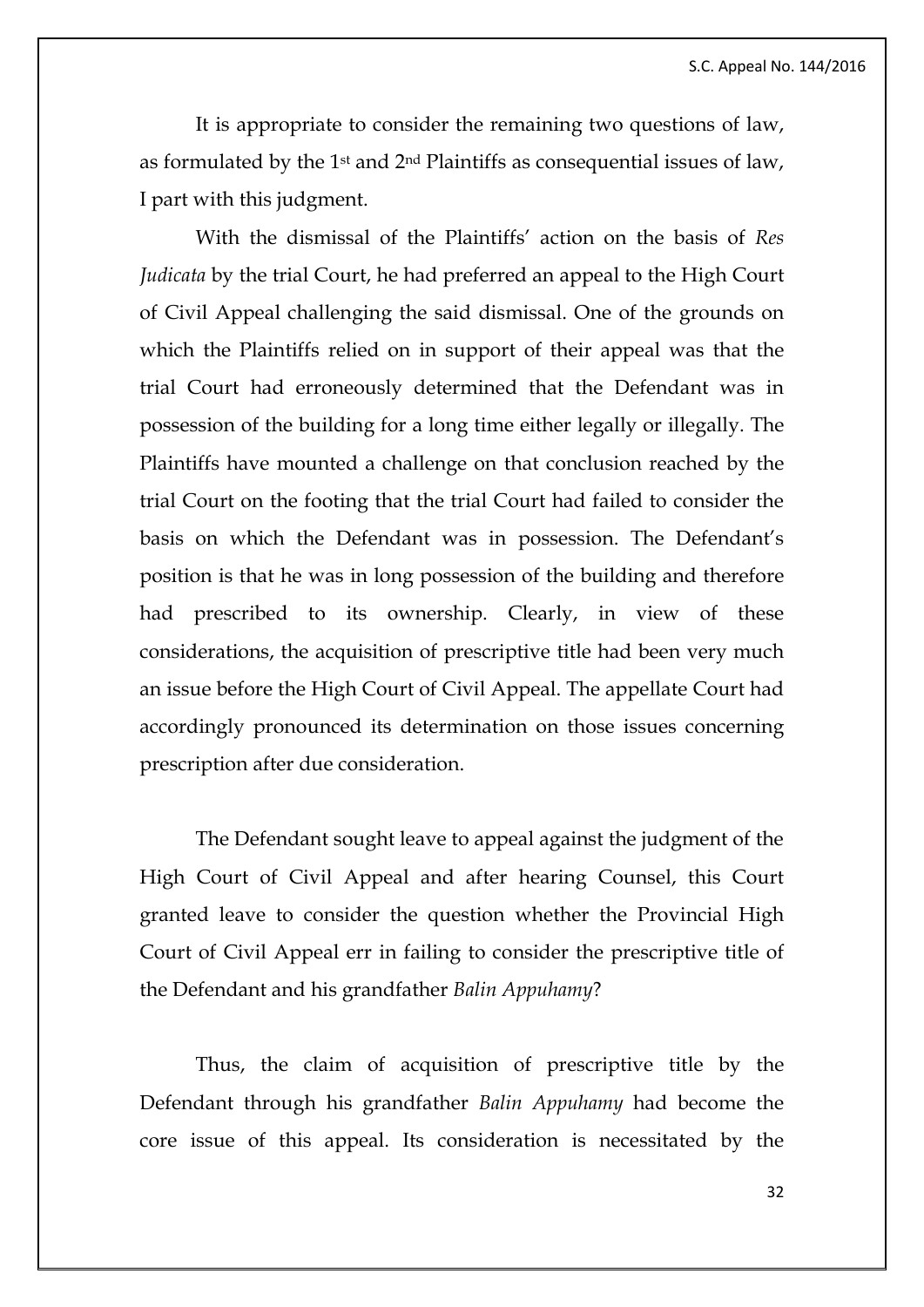S.C. Appeal No. 144/2016

question of law that had been formulated on the issue of prescription to which this Court had granted leave. In granting leave, this Court acted under section 5C (1) of the High Court of the Provinces (Amendment) Act No. 54 of 2006, since it was of the "*opinion the matter involves a substantial question of law or is a matter fit for review by such Court*". Article 127(1) of the Constitution conferred this Court with jurisdiction "*for the correction of all errors in fact or in law which shall be committed by*", Court of Appeal and any Court of First Instance, and in this particular instance, by the High Court of Civil Appeal holden in North Western Province at Kurunegala and the District Court of *Kuliyapitiya.*

In the circumstances, the question whether the Defendant is entitled to challenge the issue of prescription since he has failed to appeal against the Judgment of the trial Court with regard to the issues raised by him in respect of prescription has already been decided by this Court when it granted leave having considered same as a "*substantial question of law"*.

The mere failure to prefer an appeal by the Defendant, against the determination of the trial Court on the issues that had been raised on his plea of prescription, where the Court had not answered in either way due to the reason that they did not arise for consideration, does not therefore preclude the Defendant from reagitating them before this Court, in view of the fact that this Court had already granted leave on the issue of law dealing with the question of prescription. But the Defendant could only agitate the issue only to the extent to which leave was granted by this Court.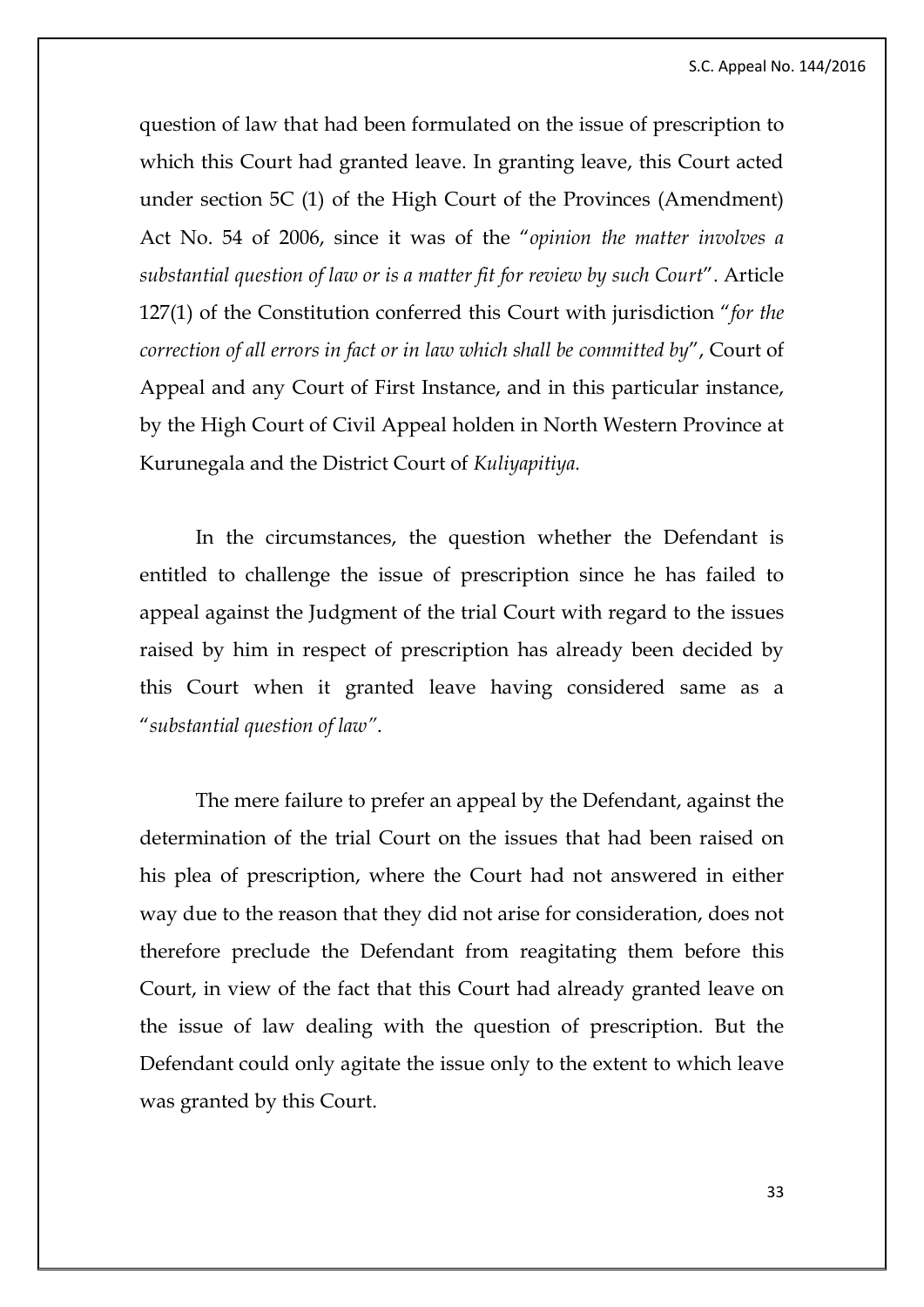It was contended on behalf of the Plaintiffs that the failure of the Defendant to challenge the issue pertaining to prescription in terms of section 772 of the Civil Procedure Code disentitles him from raising the same before this Court. The section 772 allows a respondent, not only to support a decree but also to take any objection to such decree, which he could have taken by way of appeal, although he had not appealed against any part of it. To avail this opportunity, such a respondent was obligated by the provisions of that section to give seven days' notice in writing of such objection.

This contention need not be considered in detail, in view of the finding contained in the two immediately preceding paragraphs. Suffice it to state that mere failure to act under section 772 of the Civil Procedure Code, does not operate as an absolute bar or an automatic disqualification against such a respondent, as the appellate Courts have consciously retained a wide discretion to hear such a respondent, in fulfilling its responsibility "*to do complete justice between the parties*", despite him not seeking relief under the said section. This point had already been clarified by this Court in *Ratwatte v Gunasekera* (1987) 2 Sri L.R. 260, where Sharvananda CJ, in view of the contention that the plaintiffs in that particular instance had failed to comply with the provisions of section 772(1) of the Civil Procedure Code, said "*… the provision does not bar the Court, in the exercise of its powers to do complete justice between the parties, permitting him to object to the decree, even though he had, failed to give such notice. The Court of Appeal has inherent jurisdiction to grant or refuse such permission in the interest of justice*.*"*